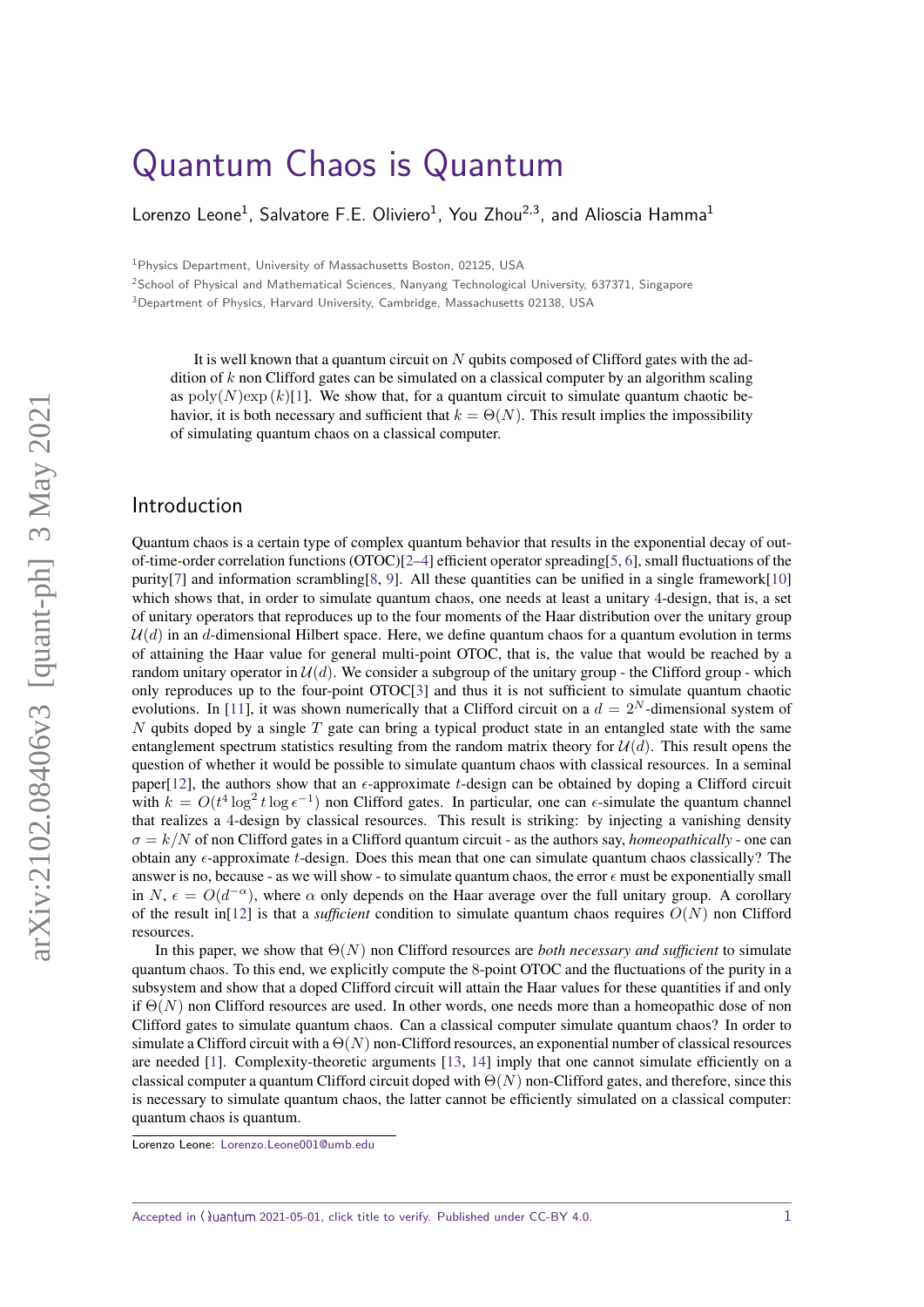# 1 Doped Random Quantum Clifford Circuits

Consider doped random quantum Clifford circuits  $U^{(k)}$  on a system  $\mathcal{H} = \mathbb{C}^{2 \otimes N}$  of *N* qubits of dimension  $d = 2<sup>N</sup>$ . The architecture of the circuit is the following: we have layers of random Clifford unitary operators on the full H interspersed by a single qubit gate  $K_i$  applied randomly on any qubit *i*, see Fig[.1.](#page-1-0) As we shall see in Sec. [C.2,](#page-18-0) the positioning *i* of the gates *K* does not play any role. We denote by *k* the number of gates *K* in the circuit, also called the number of *layers* of the circuit,  $\psi$  a pure input state for the circuit, and  $\psi_U = U \psi U^{\dagger}$  its output. We call the quantity  $\sigma = k/N$  the *doping* of the circuit  $U^{(k)}$ .

<span id="page-1-0"></span>

Figure 1: Left: Scheme of the 4-Doped Clifford circuit. Right: Detail of *K<sup>C</sup>*<sup>4</sup> , a unitary single-qubit non Clifford gate *K* evolved adjointly by a Clifford circuit *C*4. Note that the set formed by these circuits is equivalent to the set of doped Clifford circuits, i.e circuits composed by Clifford unitaries *C<sup>i</sup>* interspersed with single-qubit non Clifford gates *Ki*.

We denote by *x* a set of unitary operators, e.g.  $x = U(d)$ ,  $C(d)$  the unitary and Clifford group, respectively, on H. For  $k = 0$ , the circuit is just a Clifford circuit,  $U^{(0)} \in C(d)$ . The Haar average on these sets will be denoted by  $\langle \cdot \rangle_{U \in \mathcal{x}}$ . We define the  $(x, t)$ -fold channel as

$$
\Phi_x^{(t)}(\mathcal{O}) := \langle \mathcal{O}_U \rangle_{U \in x} \tag{1}
$$

where  $\mathcal{O} \in \mathcal{B}(\mathcal{H}^{\otimes t})$  and  $\mathcal{O}_U \equiv U^{\otimes t} \mathcal{O} U^{\dagger \otimes t}$ . Averaging over  $\mathcal{C}(d)$  for a circuit  $U^{(k)}$  with *k* layers involves averaging over *k* independent Clifford groups; in the following we define this set of circuits as  $\mathcal{C}_k$ . The  $(\mathcal{C}_k, 4)$ -fold channel is

$$
\Phi_{\mathcal{C}_k}^{(4)}(\mathcal{O}) = \langle \mathcal{O}_U \rangle_{U \in \mathcal{C}_k} \equiv \left\langle C_k^{\otimes 4} K_{i_k}^{\otimes 4} \dots C_1^{\otimes 4} K_{i_1}^{\otimes 4} C_0^{\otimes 4} \mathcal{O} C_0^{\dagger \otimes 4} K_{i_1}^{\dagger \otimes 4} C_1^{\otimes 4} \dots K_{i_k}^{\dagger \otimes 4} C_k^{\dagger \otimes 4} \right\rangle_{C_1 \dots C_k \in \mathcal{C}(d)} (2)
$$

Notice that the above average over  $C(d)$  is the same thing - because of the left/right invariance of group averages - than the average over circuits of the type sketched in Fig[.1.](#page-1-0)

Quantum chaos can be defined as an appropriate form of the butterfly effect[\[15\]](#page-8-14): an exponential (in *N*) decay of the OTOCs defined as

<span id="page-1-1"></span>
$$
\text{OTOC}_8(U) := d^{-1} \text{tr}\left( AB_U C D_U A^\dagger D_U^\dagger C^\dagger B_U^\dagger \right) \tag{3}
$$

so that the OTOCs adhere to the value of the OTOCs obtained by Haar-random *U* on the unitary group scaling with *d*<sup>-4</sup>, while other ensembles, like the Clifford group, feature a scaling of *d*<sup>-2</sup>[\[3\]](#page-8-9). It is immediate to see that, in order to distinguish the two types of scaling, one needs an  $\epsilon = O(d^{-4})$ . As 2*t*-OTOCs are probes of *t*-designs, an 8-point OTOC is a probe of a 4-design, and therefore a quantum chaotic channel needs to have a frame potential exponentially close to that of the Haar measure on  $\mathcal{U}(d)$ .

A related measure of chaos[\[10\]](#page-8-8) is given by the fluctuations of the purity of the reduced density matrix to a subsystem

<span id="page-1-2"></span>
$$
\Delta_x \operatorname{Pur}(\psi_U)_A := \left\langle (\operatorname{Pur}(\psi_U)_A - \langle \operatorname{Pur}(\psi_U)_A \rangle_{U \in x})^2 \right\rangle_{U \in x} \tag{4}
$$

This quantity is related to the emergent irreversibility in closed quantum systems[\[16\]](#page-8-15) and to both 4-designs and OTOCs. In Sec. [4,](#page-4-0) we show that the purity fluctuations are exponentially small for every doping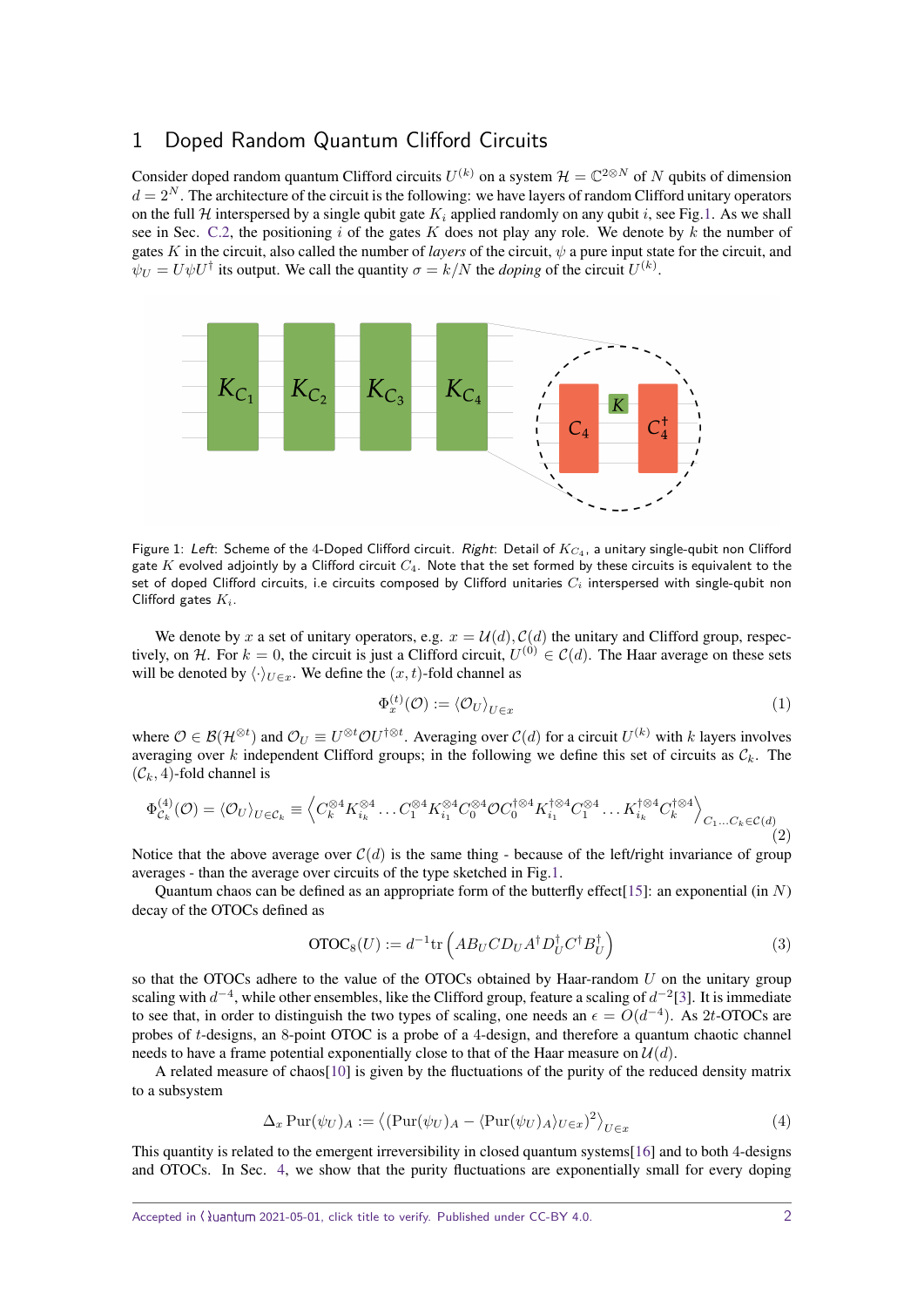(including no doping,  $k = 0$ ) of the random Clifford circuits and thus also to distinguish the fluctuations of the purity one needs an exponentially small error  $\epsilon$ . We ask the question: what is the necessary and sufficient number *k* of non Clifford gates *K* for  $U \in \mathcal{C}_k$  to simulate quantum chaos?

The main goal of this paper is to show that, for  $C_k$  to reproduce the Haar-unitary values of the probes Eqs. [\(3\)](#page-1-1) and [\(4\)](#page-1-2), Θ(*N*) non Clifford resources are both necessary and sufficient. We will prove it in the next sections by explicitly computing these two quantities. Here, we want to make some more general considerations. Given a probe to quantum chaos defined as  $\mathcal{P}_t(U) := \text{tr}(T^{(t)}\mathcal{O}_1U^{\otimes t}\mathcal{O}_2U^{\dagger\otimes t})$ , see[\[7,](#page-8-5) [10\]](#page-8-8), we can establish the following

**Proposition 1.** Let  $\mathcal{P}_t(U)$  a probe of quantum chaos of order *t*. If the number  $k$  of non Clifford *gates in the doped Clifford circuit*  $U \in \mathcal{C}_k$  *is*  $k = O((\alpha + t)Nt^4 \log^2(t))$ *, then:* 

$$
\delta_{\mathcal{P}}^{(k)} \equiv \left| \langle \mathcal{P}(U) \rangle_{U \in \mathcal{C}_k} - \langle \mathcal{P}(U) \rangle_{U \in \mathcal{U}(d)} \right| \le O(d^{-\alpha}) \tag{5}
$$

*where*  $\alpha$  *is given by the following relation*  $\langle \mathcal{P}(U) \rangle_{U \in \mathcal{U}(d)} = O(d^{-\alpha}).$ 

*Proof.* The proof is straightforward from the result in [\[12\]](#page-8-11). In [\[10\]](#page-8-8), we proved that the generic probe  $\mathcal{P}_t(U)$  to quantum chaos can be written as  $\mathcal{P}_t(U) = \text{tr}(T^{(t)}\mathcal{O}_1U^{\otimes t}\mathcal{O}_2U^{\dagger\otimes t})$  where  $\mathcal{O}_1, \mathcal{O}_2, T^{(t)} \in$  $\mathcal{B}(\mathcal{H}^{\otimes t})$ , including the 2*t*-point OTOC which characterize *t*-designs[\[3\]](#page-8-9). Then, the following inequality holds:

$$
\delta_{\mathcal{P}}^{(k)} \leq \|T^{(t)}\mathcal{O}_{1}\|_{\infty} \|\mathcal{O}_{2}\|_{1} \|\Phi_{\mathcal{C},k}^{(t)}(\cdot) - \Phi_{\mathcal{U}(d)}^{(t)}(\cdot)\|_{\infty} \leq d^{t} \|T^{(t)}\mathcal{O}_{1}\|_{\infty} \|\mathcal{O}_{2}\|_{\infty} \|\Phi_{\mathcal{C},k}^{(t)}(\cdot) - \Phi_{\mathcal{U}(d)}^{(t)}(\cdot)\|_{\infty} \tag{6}
$$

where we bounded  $\|\mathcal{O}_2\|_1 \leq \|\mathcal{O}_2\|_{\infty} \|\mathbb{1}^{\otimes t}\|_1 = d^t \|\mathcal{O}_2\|_{\infty}$ . Thus if  $k = O((\alpha + t)Nt^4 \log^2(t))$  then  $\delta_{\mathcal{P}}^{(k)} = O(d^{-\alpha}).$  $\Box$ 

As we will show in the following sections, the error  $O(d^{-\alpha})$  is required to have OTOCs and fluctuations of the purity attain the unitary-Haar values. It follows that injecting *O*(*N*) non Clifford resources into a Clifford circuit is sufficient to obtain quantum chaos.

As we stated above, the necessary (together with the sufficient) condition will follow from direct calculations. It is important at this point to make some remarks about the value of *t*. One wonders if it is enough to consider 8-OTOCs to reveal quantum chaos, or if sometimes it should be necessary to use higher order OTOCs. From the point of view of the above proposition, it is clear that  $O(N)$  non Clifford resources are sufficient to obtain any OTOC with an exponentially good  $O(d^{-\alpha})$  approximation. Once one has proved the necessary condition for  $t = 4$ , it will also hold for any  $t > 4$  design, as an approximate *t*-design is necessarily a  $t'$  approximate design, for all  $t' < t$ . In other words, polynomials of degree four are all that takes to reveal quantum chaos. To see this, notice that the 4*m*−OTOCs defined as

$$
OTOC_{4m}(U) := d^{-1} \text{tr}[(A_1 B_1^U A_2 B_2^U \cdots A_m B_m^U) A_1^\dagger (A_1 B_1^U A_2 B_2^U \cdots A_m B_m^U)] \tag{7}
$$

reduces, for  $A_3, \ldots, A_m, B_3, \ldots, B_m = 1$ , to the 8−OTOC in Eq. [\(3\)](#page-1-1); therefore  $k = \Omega(N)$  are necessary to obtain any 4*m*−OTOC with an exponentially good approximation.

## 2 Main Theorem

From the technical point of view, the main result of this paper is the exact calculation of the fourth moment of the output of a *k*-doped random Clifford circuit for a generic operator  $\mathcal{O} \in \mathcal{B}(\mathcal{H}^{\otimes 4})$ :

<span id="page-2-0"></span>**Theorem 1.** Let  $\mathcal{O} \in \mathcal{B}(\mathcal{H}^{\otimes 4})$  be a bounded operator,  $U \in \mathcal{C}_k$  a k-doped Clifford circuit; then the (C*k,* 4)*-fold channel for the k-doped Clifford circuit reads*

$$
\Phi_{\mathcal{C}_k}^{(4)}(\mathcal{O}) = \sum_{\pi,\sigma \in \mathcal{S}_4} \left[ \left( (\Xi^k)_{\pi\sigma} Q + \Gamma_{\pi\sigma}^{(k)} \right) c_{\pi}(\mathcal{O}) + \delta_{\pi\sigma} b_{\pi}(\mathcal{O}) \right] T_{\sigma} \tag{8}
$$

*where*

$$
Q = \frac{1}{d^2} \sum_{P \in \mathcal{P}(2^N)} P^{\otimes 4}; \qquad Q^{\perp} = \mathbb{1}^{\otimes 4} - Q \tag{9}
$$

Accepted in  $\langle \lambda \rangle$ uantum 2021-05-01, click title to verify. Published under CC-BY 4.0.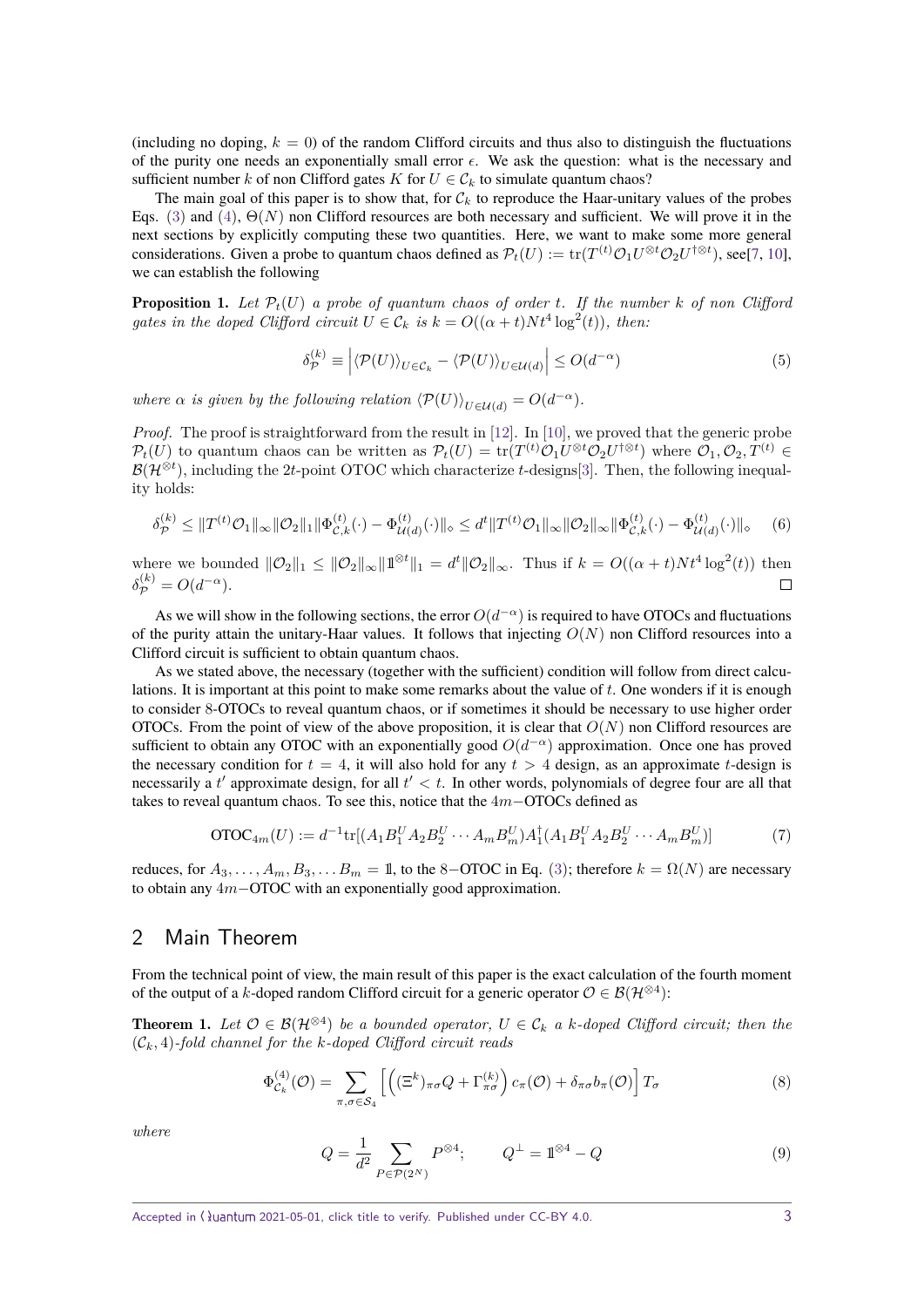*and*  $\mathcal{P}(2^N)$  *is the Pauli group on N qubits;*  $T_{\pi}$  *are permutation operators corresponding to*  $\pi \in \mathcal{S}_4$ *, then* Ξ *k is the k-matrix power of the matrix* Ξ*, whose components read*

<span id="page-3-3"></span>
$$
\Xi_{\sigma\pi} \equiv \sum_{\tau \in S_4} \left[ W_{\pi\tau}^+ \text{tr} \left( T_{\sigma} K^{\otimes 4} Q K^{\dagger \otimes 4} Q T_{\tau} \right) - W_{\pi\tau}^- \text{tr} (T_{\sigma} K^{\otimes 4} Q K^{\dagger \otimes 4} Q^{\dagger} T_{\tau} \right) \right]
$$
(10)

*with*

$$
\Gamma_{\pi\sigma}^{(k)} \equiv \sum_{\tau \in \mathcal{S}_4} \Lambda_{\pi\tau} \sum_{i=0}^{k-1} (\Xi^i)_{\tau\sigma} \tag{11}
$$

$$
\Lambda_{\pi\tau} \equiv \sum_{\sigma \in \mathcal{S}_4} W_{\pi\sigma}^{\dagger} \text{tr}(T_{\tau} K^{\otimes 4} Q K^{\dagger \otimes 4} Q^{\dagger} T_{\sigma}) \tag{12}
$$

and the information about the operator  $\mathcal O$  is all contained in the coefficients

<span id="page-3-4"></span>
$$
c_{\pi}(\mathcal{O}) \equiv \sum_{\sigma \in \mathcal{S}_4} [W_{\pi\sigma}^+ \text{tr}(\mathcal{O}QT_{\sigma}) - W_{\pi\sigma}^- \text{tr}(\mathcal{O}Q^\perp T_{\sigma})] \tag{13}
$$

$$
b_{\pi}(\mathcal{O}) \equiv \sum_{\sigma \in \mathcal{S}_4} W_{\pi\sigma}^{-} \text{tr}(\mathcal{O}Q^{\perp}T_{\sigma}) \tag{14}
$$

*where*  $W^{\pm}_{\pi\sigma}$  are the generalized Weingarten functions for the Clifford group, introduced and discussed *in App. [A.1.](#page-9-0)*

The proof of the theorem can be found in App. [B.1.](#page-11-0)

For many purposes, it is important to know to what  $\Phi_{\mathcal{C}_k}^{(4)}$  $\mathcal{C}_k^{(4)}(\cdot)$  converges in the limit of infinite layers. Without substantial loss of generality, we consider the case of the non Clifford resources given by phase gates  $P_\theta$  with  $\theta \neq \pi/2$ . We can thus establish the application:

<span id="page-3-1"></span>Application 1. For  $K = P_{\theta} \equiv |0\rangle \langle 0| + e^{i\theta} |1\rangle \langle 1|$ , where  $\{|0\rangle, |1\rangle\}$  is the single qubit computational *basis, and for any*  $\theta \neq \pm \pi/2$  *the*  $(C_k, 4)$ *-fold channel equals the*  $(\mathcal{U}(d), 4)$ *-fold channel in the limit*  $k \to \infty$  *is* 

$$
\lim_{k \to \infty} \Phi_{\mathcal{C}_k}^{(4)}(\mathcal{O}) = \Phi_{\mathcal{U}(d)}^{(4)}(\mathcal{O}) \tag{15}
$$

The proof can be found in App. [B.2.](#page-12-0) Note that the above result can be also seen as a consequence of the results in [\[17\]](#page-8-16).

In the next sections, we apply these theorems to calculating the 8-point OTOCs and fluctuations of subsystem purity to find how these quantities approach the Haar-average on  $\mathcal{U}(d)$  with k.

# 3 The 8-point OTOC

Consider four non-identity and non-overlapping Pauli operators  $A, B, C, D \in \mathcal{P}(d)$ . Then consider the unitary evolution of  $A_U = U A U^{\dagger}$  in the Heisenberg picture and define an 8-point Out of Time Order Correlator (OTOC) as[\[3\]](#page-8-9), defined in Eq.[\(3\)](#page-1-1)

<span id="page-3-0"></span>
$$
OTOC8(U) := d-1 tr(ABU CDU ADU CBU)
$$
\n(16)

We are interested in taking the twirling of the 8-point OTOC for a *k*-doped Clifford circuit, in order to find a necessary and sufficient condition for the exponential decay of the OTOC. Thanks to Theorem [1](#page-2-0) we obtain

**Application 2.** Let  $K \equiv T$  the single qubit  $T$ -gate, then the average of the 8-point OTOC over the *k-doped Clifford circuit reads*

<span id="page-3-2"></span>
$$
\langle OTOC_8(U) \rangle_{U \in \mathcal{C}_k} = \frac{5d^2}{(d^2 - 1)(d^2 - 4)(d^2 - 9)} - (f^{-})^k \frac{d(d^2 + 4d + 6)}{6(d^2 - 1)(d + 2)(d + 3)} + (f^{+})^k \frac{d(d^2 - 4d + 6)}{6(d^2 - 1)(d - 2)(d - 3)} + \left(\frac{f^{+} + f^{-}}{2}\right)^k \frac{4d^2}{3(d^2 - 1)(d^2 - 4)} \tag{17}
$$

*where*  $f^{\pm} \equiv f_{\pi/4}^{\pm} = \frac{3d^2 \pm 3d - 4}{4(d^2 - 1)} = \frac{3}{4} + \Theta(d^{-1}),$  *where*  $f_{\theta}^{\pm}$  *are defined in Eq.*[\(84\)](#page-12-1)*.*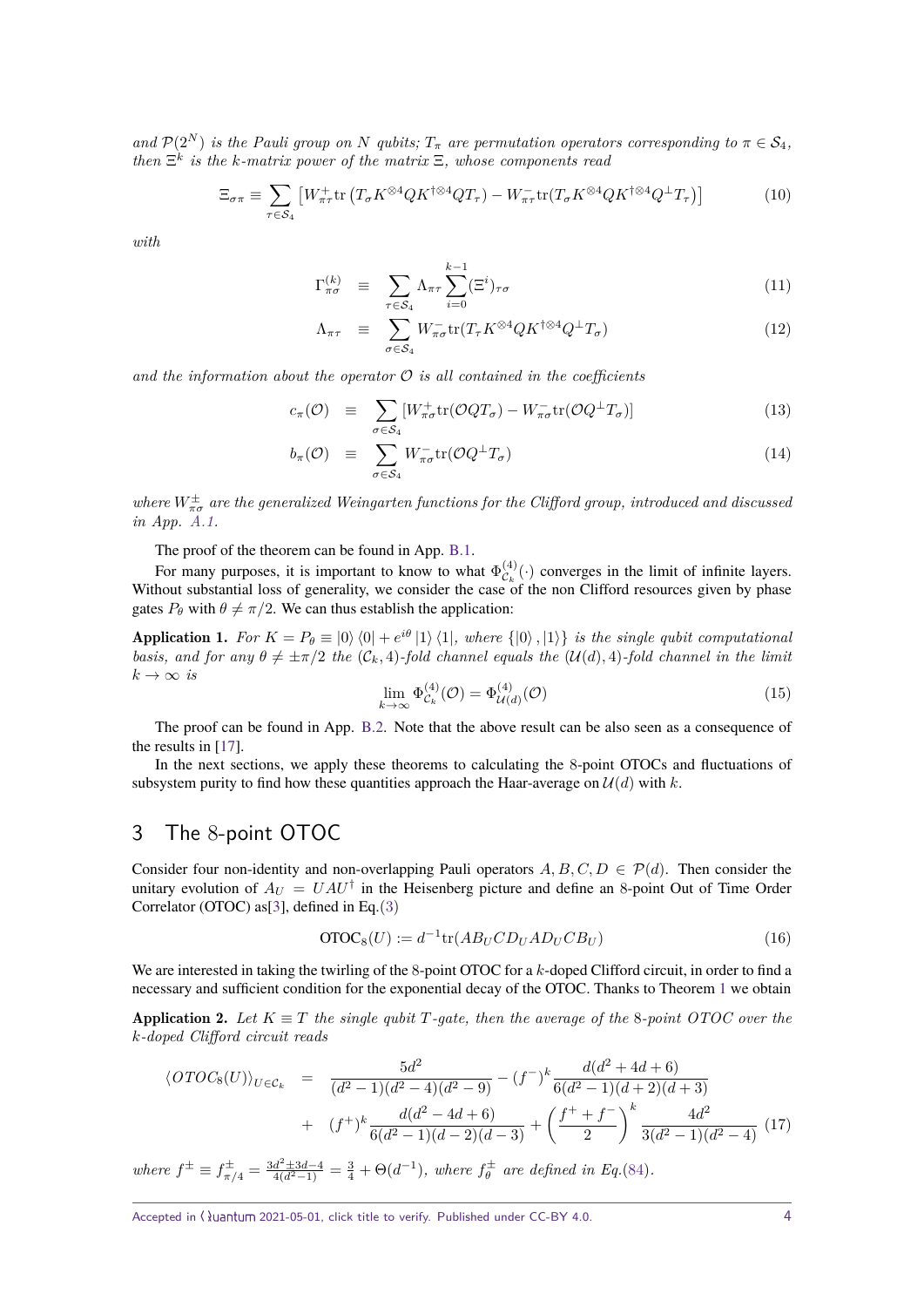*Proof.* Starting from Eq.[\(16\)](#page-3-0) we can write the 8-point OTOC for *U* as

$$
OTOC_8(U) = d^{-1} \text{tr}(T_{(1432)}(A \otimes C \otimes A \otimes C)U^{\otimes 4}(B \otimes D \otimes D \otimes B)U^{\dagger \otimes 4})
$$
(18)

Taking the average over the *k*-doped Clifford  $U \in \mathcal{C}_k$  we have

$$
\langle \text{OTOC}_8(U) \rangle_{U \in \mathcal{C}_k} = d^{-1} \text{tr} \left( T_{(1432)} \left( A \otimes C \otimes A \otimes C \right) \langle (B \otimes D \otimes D \otimes B)_U \rangle_{U \in \mathcal{C}_k} \right) \tag{19}
$$

from the latter equation, the calculation is a straightforward, but tedious application of Theorem [1.](#page-2-0)  $\Box$ 

The following corollary explicitly shows the difference in the scaling of the 8-point OTOC for a pure Clifford circuit and a universal circuit. As we shall see there is a marked difference in these scalings. As a direct consequence of Theorem [1](#page-2-0) and Application [1,](#page-3-1) we obtain the following

**Corollary 1.** Taking the average for  $U \in \mathcal{U}(d)$  and  $C \in \mathcal{C}(d)$  of the 8*-point OTOC, one gets* 

<span id="page-4-1"></span>
$$
\langle OTOC_8(U) \rangle_{U \in \mathcal{U}(d)} = \frac{5d^2}{(d^2 - 1)(d^2 - 4)(d^2 - 9)} = \frac{5}{d^4} + \Theta(d^{-6}) \tag{20}
$$

$$
\langle OTOC_8(C) \rangle_{C \in \mathcal{C}(d)} = \frac{d^2}{d^4 - 5d^2 + 4} = \frac{1}{d^2} + \Theta(d^4) \tag{21}
$$

*Proof.* The proof of Eq.[\(20\)](#page-4-1) can be obtained from Eq.[\(17\)](#page-3-2) in the limit  $k \to \infty$ , in virtue of Theorem [1,](#page-3-1) while Eq.[\(21\)](#page-4-1) can be obtained from Eq.[\(17\)](#page-3-2) setting  $k = 0$ .  $\Box$ 

With the following statement, we give the necessary and sufficient condition for the number of non Clifford gates needed to precisely simulate the behavior of the 8-point OTOC, and thus to simulate quantum chaos.

**Corollary 2.** *Iff*  $k = \Theta(\log d)$ *, then* 

$$
\delta_{OTOC}^{(k)} \equiv \left| \langle OTOC_8(U) \rangle_{U \in \mathcal{C}_k} - \langle OTOC_8(U) \rangle_{U \in \mathcal{U}(d)} \right| = \Theta(d^{-4}) \tag{22}
$$

*Proof.* Taking the difference in absolute value between Eq. [\(17\)](#page-3-2) and [\(20\)](#page-4-1) we get

$$
\delta_{\text{OTOC}}^{(k)} = -(f^{-})^k \frac{d(d^2 + 4d + 6)}{6(d^2 - 1)(d + 2)(d + 3)} + (f^{+})^k \frac{d(d^2 - 4d + 6)}{6(d^2 - 1)(d - 2)(d - 3)} + \left(\frac{f^{+} + f^{-}}{2}\right)^k \frac{4d^2}{3(d^2 - 1)(d^2 - 4)}
$$
\n(23)

Taking the asymptotic limit for  $d \to \infty$  up to  $\Theta(d^{-4})$ 

$$
\delta_{\text{OTOC}}^{(k)} = \frac{1}{d^2} \left| \frac{k-3}{3} \right| \left( \frac{3}{4} \right)^k + \Theta(d^{-4}) \tag{24}
$$

from here it's easy to see that one has the following condition

$$
\left(\frac{3}{4}\right)^k k = \Theta(d^{-2}) \iff k = \Theta(\log d)
$$
 (25)

which leads to the desired result.

# <span id="page-4-0"></span>4 Purity and its Fluctuations

In this section, we compute the fluctuations of a subsystem purity Eq.[\(4\)](#page-1-2) for the output of the *k*-doped Clifford circuit  $U \in \mathcal{C}_k$ . To this end, we first apply Theorem [1](#page-2-0) to calculate the average of the fourth tensor power of a pure state  $\psi$ , namely  $\Phi_{\mathcal{C}_k}^{(4)}$  $\overset{(4)}{\mathcal{C}_k}(\psi^{\otimes 4}).$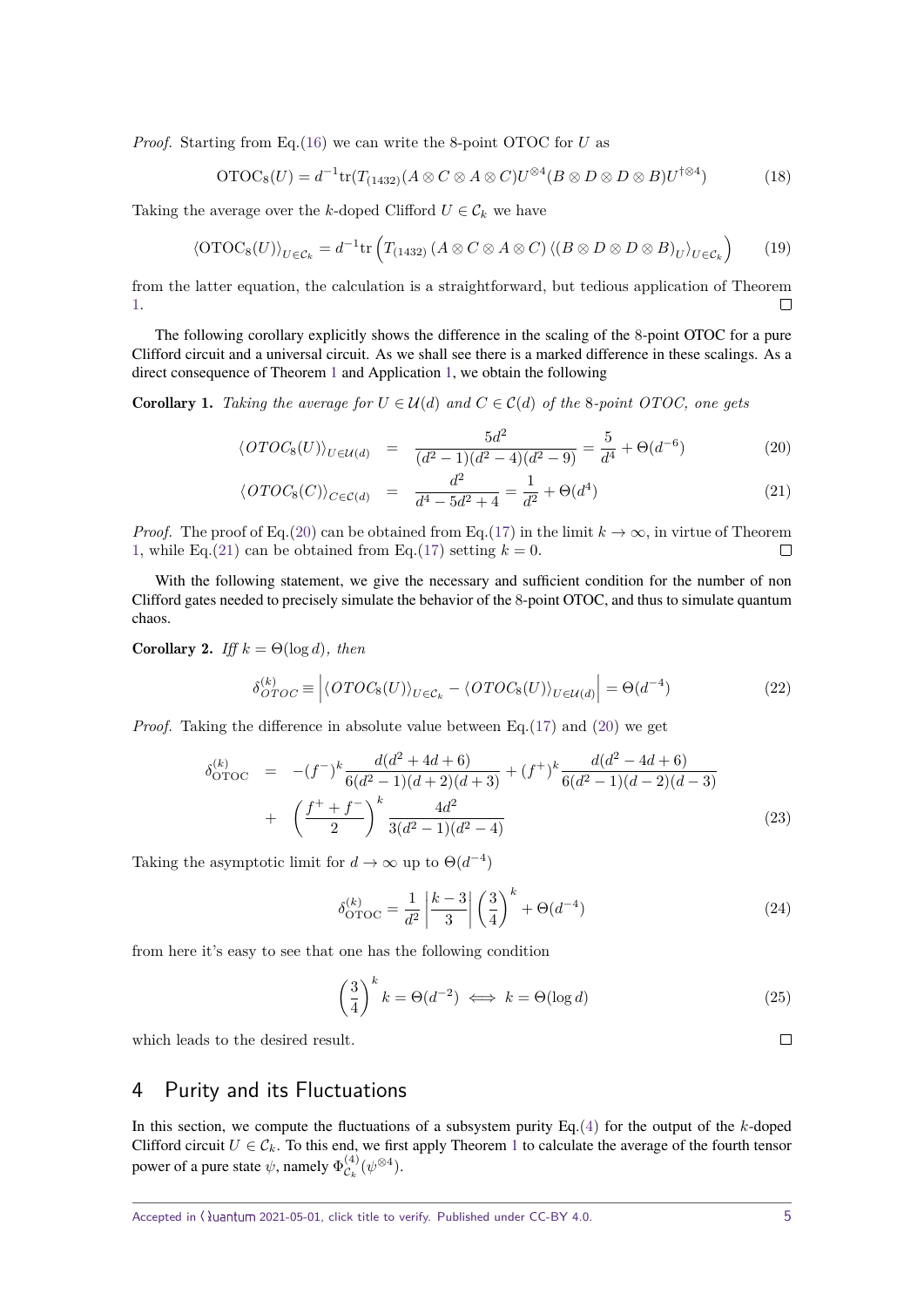<span id="page-5-2"></span>**Application 3.** *The*  $(C_k, 4)$ -fold channel of a pure state  $\psi^{\otimes 4} \in \mathcal{B}(\mathcal{H}^{\otimes 4})$  reads

<span id="page-5-0"></span>
$$
\Phi_{\mathcal{C}_k}^{(4)}(\psi^{\otimes 4}) = a_k Q \Pi_{sym}^{(4)} + b_k \Pi_{sym}^{(4)}
$$
\n(26)

where  $\Pi_{sym}^{(4)}$  is the projector onto the completely symmetric subspace of the permutation group  $\mathcal{S}_4$  $and D_{sym} = \text{tr}(\Pi_{sym}^{(4)})$ . The coefficients  $a_k, b_k$  are given by

<span id="page-5-4"></span>
$$
a_k \equiv \left(\frac{\text{tr}(\psi^{\otimes 4}Q)}{D^+} - \frac{\text{tr}(\psi^{\otimes 4}Q^\perp)}{D^-}\right) \left(\frac{c_Q}{D^+} - \frac{c_{QQ^\perp}}{D^-}\right)^k
$$
  

$$
b_k \equiv \frac{\text{tr}(\psi^{\otimes 4}Q^\perp)}{D^-} + \frac{c_{QQ^\perp}}{D^-} \sum_{i=0}^{k-1} a_i
$$
 (27)

*with*

$$
c_Q \equiv \text{tr}(K^{\otimes 4} Q K^{\dagger \otimes 4} Q \Pi_{sym}^{(4)}), \quad c_{QQ^{\perp}} \equiv \text{tr}(K^{\otimes 4} Q K^{\dagger \otimes 4} Q^{\perp} \Pi_{sym}^{(4)}) \tag{28}
$$

The proof can be found in App. [B.3.](#page-13-0) The evaluation of Eq. $(26)$  becomes particularly simple if the gate *K* is a  $P_{\theta}$ -gate:

<span id="page-5-5"></span>**Application 4.** *If the single qubit gate K is the*  $P_{\theta}$ *-gate, the coefficients*  $c_Q$ ,  $c_{OO}$  *read:* 

$$
c_Q = \frac{(d+2)(4+7d+(4+d)\cos(4\theta))}{48} \tag{29}
$$

$$
c_{QQ^{\perp}} = \frac{(d+2)(d+4)}{24}\sin^2(2\theta) \tag{30}
$$

*Then for any k we can write the coefficients*  $a_k, b_k$  *as* 

<span id="page-5-1"></span>
$$
a_k = \frac{24}{(d^2 - 1)(d + 2)(d + 4)} \left( \frac{d(d + 3)}{4} \text{tr}(\psi^{\otimes 4} Q) - 1 \right) (f_\theta^-)^k
$$
  
\n
$$
b_k = \frac{1}{D_{sym}} + \frac{24}{(d^2 - 1)(d + 2)(d + 4)} \left( \frac{4}{d(d + 3)} - \text{tr}(\psi^{\otimes 4} Q) \right) (f_\theta^-)^k
$$
(31)

where  $(f_{\theta}^-)$  is defined in Eq.[\(84\)](#page-12-1); note that  $(f_{\theta}^-)$  < 1 unless  $\theta = \pm \pi/2$ , i.e unless  $P_{\theta} = S$  the S-gate  $\in \mathcal{C}(d)$ .

See App. [B.4](#page-14-0) for the proof.

<span id="page-5-3"></span>**Corollary 3.** *For any*  $\theta \neq \pm \pi/2$ 

$$
\lim_{k \to \infty} \Phi_{\mathcal{C},k}^{(4)}(\psi^{\otimes 4}) = \Phi_{\mathcal{U}(d)}^{(4)}(\psi^{\otimes 4})
$$
\n(32)

*Proof.* The proof follows directly from Application [1;](#page-3-1) here we give an alternative version: setting  $f_{\theta}$  < 1 in Eq.[\(31\)](#page-5-1) and taking the limit  $k \to \infty$  one gets

$$
\lim_{k \to \infty} a_k = 0 \tag{33}
$$

$$
\lim_{k \to \infty} b_k = D_{\text{sym}}^{-1} \tag{34}
$$

Now, since the fourth tensor power of  $\psi_U$  averages to - see Eq.[\(65\)](#page-11-1) in App. [A.3.1](#page-10-0) for a proof -

$$
\Phi_{\mathcal{U}(d)}^{(4)}(\psi^{\otimes 4}) = \frac{\Pi_{\text{sym}}^{(4)}}{D_{\text{sym}}} \tag{35}
$$

then by Application [3](#page-5-2) the proof is complete.

In what follows, we calculate the purity and its fluctuations in a bipartite Hilbert space for the output state of a *k*-doped Clifford circuit, calculated above in Eq.[\(26\)](#page-5-0). Consider then a bipartition of the *N*-qubit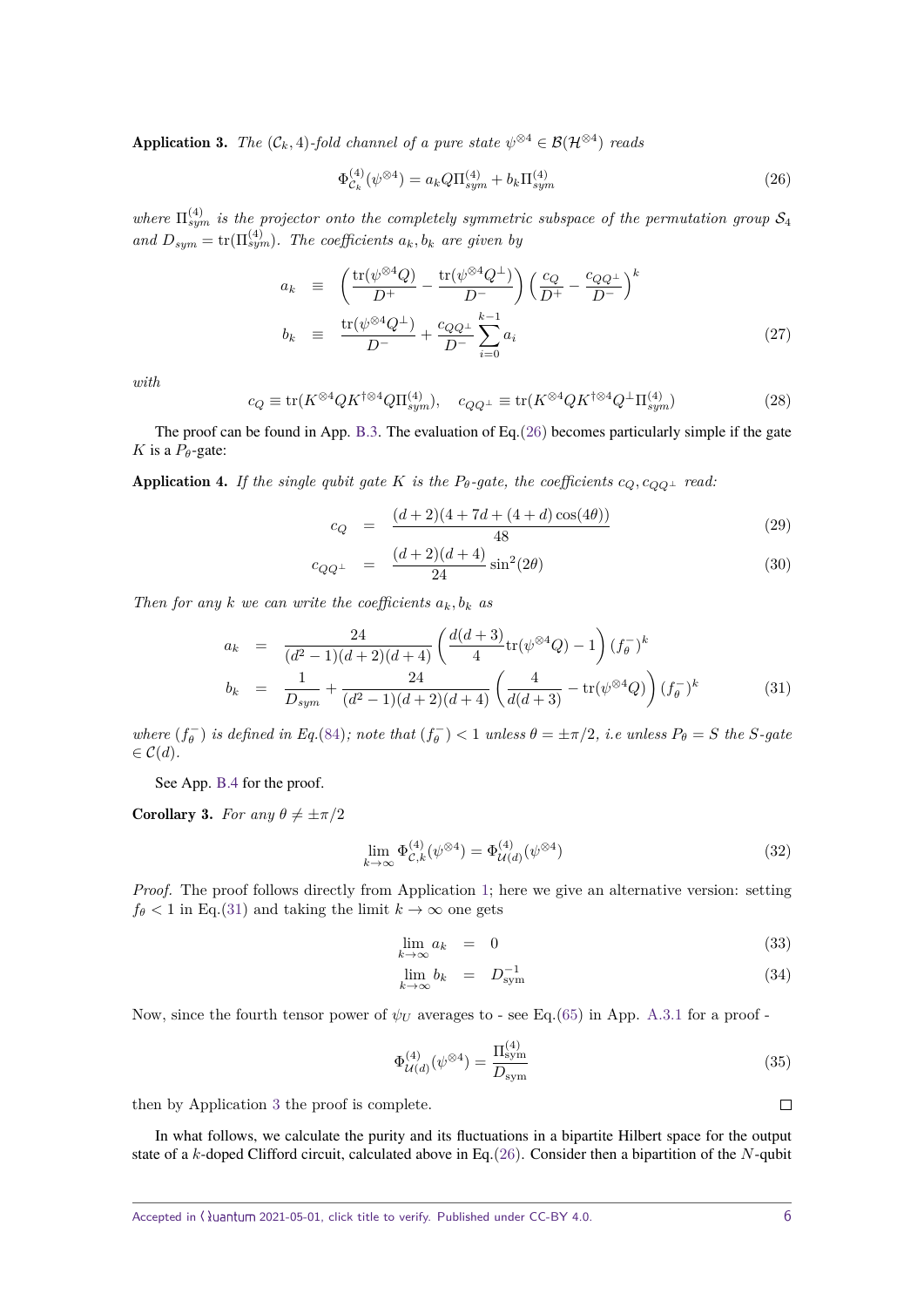system  $\mathcal{H} = \mathcal{H}_A \otimes \mathcal{H}_B$  with  $\mathcal{H}_{A(B)} = \mathbb{C}^{2 \otimes N_{A(B)}}$ ,  $N_A + N_B = N$  and  $d_{A(B)} = 2^{N_{A(B)}}$ . The purity of a marginal state  $\psi_A = \text{tr}_B \psi \in \mathcal{B}(\mathcal{H}_A)$  is given by

$$
\text{Pur}(\psi_A) := \text{tr}(\psi_A^2) \tag{36}
$$

The averages over Unitary and Clifford group for the purity of the output *ψ* of a random quantum circuits are the same, namely

$$
\langle \text{Pur}(\psi_U)_A \rangle_{U \in \mathcal{U}(d)} = \langle \text{Pur}(\psi_C)_A \rangle_{C \in \mathcal{C}(d)} = \frac{d_A + d_B}{d_A d_B + 1} \tag{37}
$$

This is a consequence of  $C(d)$  being a 3-design[\[18,](#page-8-17) [19\]](#page-8-18) (in fact, being a 2-design is sufficient), see App. [A.3.1](#page-10-0) for a proof. Notice that the average purity does not depend on the input state.

The fluctuations of the purity for the set *x* are defined as

$$
\Delta_x \operatorname{Pur}(\psi_U)_A := \langle (\operatorname{Pur}(\psi_U)_A - \langle \operatorname{Pur}(\psi_U)_A \rangle_{U \in x})^2 \rangle_{U \in x}
$$
\n(38)

Since the fluctuations involve the fourth moment of the Haar measure, the fluctuations for  $\mathcal{U}(d)$ ,  $\mathcal{C}(d)$  are expected to be different. We have indeed, for  $d_A = d_B = \sqrt{d}$ 

$$
\Delta_{\mathcal{U}(d)} \operatorname{Pur}(\psi_U)_A = \frac{2(d-1)^2}{(d+1)^2(d+2)(d+3)} = \Theta(d^{-2})
$$
\n(39)

$$
\Delta_{\mathcal{C}(d)} \operatorname{Pur}(\psi_C)_A = \frac{(d-1)[d(d+1)\operatorname{tr}(Q\psi^{\otimes 4}) - 2]}{(d+1)^2(d+2)} = \begin{cases} \Theta(d^{-1}), & \psi = |0\rangle \langle 0|^{\otimes N} \\ \Theta(d^{1-\log_2 5}), & \psi = \otimes_i \psi_i, \ \psi_i \text{ random} \end{cases}
$$
(40)

This result is a consequence of Application [3](#page-5-2) and Corollary [3.](#page-5-3) Notice that while the fluctuations of the purity for the unitary group again do not depend on the initial state, those for the Clifford group do. For  $\psi$  being any other stabilizer state different from  $|0\rangle\langle 0|^{\otimes N}$ , the formula would not change thanks to the left/right invariance of the Haar measure over groups. Notably, starting from completely factorized states, there is a marked difference whether the initial state  $\psi$  is a stabilizer state or a random product state.

<span id="page-6-1"></span>**Lemma 1.** The fluctuations of the purity in the *k*-doped Clifford circuit, for  $d_A = d_B =$ √ *d and*  $\psi = \ket{0}\bra{0}^{\otimes N}, \text{ are}$ 

<span id="page-6-2"></span>
$$
\Delta_{\mathcal{C}_k} \operatorname{Pur}(\psi_U)_A = \frac{(d-1)^2}{(d+1)^2(d+2)(d+3)} (2 + (d+1)(f_\theta^-)^k)
$$
(41)

*where*  $f_{\theta}^-$  *is defined in Eq.*[\(84\)](#page-12-1)*.* 

The proof can be found in App. [B.5.](#page-16-0)

**Remark 1.** For the undoped,  $k = 0$ , pure Clifford circuit, one finds

$$
\left\langle \mathrm{Pur}^2(\psi_C)_{A} \right\rangle_{C \in \mathcal{C}(d)} = \frac{5d+1}{(d+1)(d+2)}\tag{42}
$$

*Notice that, in the large d limit,*

$$
\langle \mathrm{Pur}^2(\psi_C)_A \rangle_{C \in \mathcal{C}(d)} = \frac{5}{d} + \Theta(d^{-2}) \tag{43}
$$

$$
\left\langle \mathrm{Pur}^2(\psi_U)_A \right\rangle_{U \in \mathcal{U}(d)} = \frac{4}{d} + \Theta(d^{-2}) \tag{44}
$$

*and thus have the same order. However, the next corollary shows that - because of an exact cancellation - the fluctuations are very different in scaling with d.*

**Corollary 4.** *The fluctuations of the purity, for*  $d_A = d_B =$ √  $\overline{d}$  *and*  $\psi = \ket{0} \bra{0}^{\otimes N}$  *for the Clifford circuit are*

<span id="page-6-0"></span>
$$
\Delta_{\mathcal{C}(d)} \operatorname{Pur}(\psi_C)_A = \frac{(d-1)^2}{(d+1)^2(d+2)} = \Theta(d^{-1})
$$
\n(45)

$$
\Delta_{\mathcal{U}(d)} \operatorname{Pur}(\psi_U)_A = \frac{2(d-1)^2}{(d+1)^2(d+2)(d+3)} = \Theta(d^{-2})
$$
\n(46)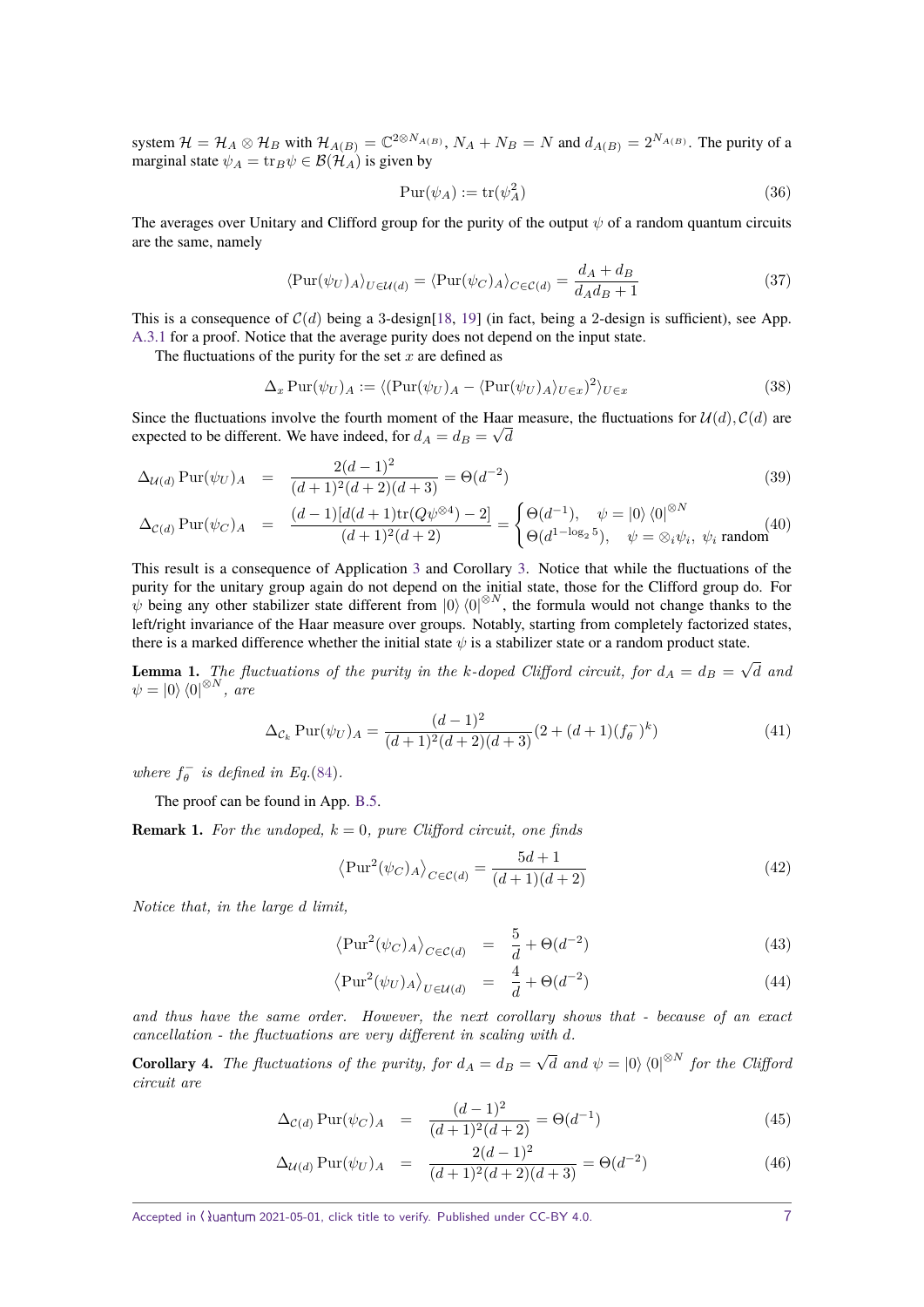*Proof.* Eq.[\(45\)](#page-6-0) follows immediately from Lemma [1](#page-6-1) by setting  $k = 0$ , while Eq.[\(46\)](#page-6-0) can be found in [\[20\]](#page-8-19).

**Corollary 5.** *For any*  $\theta \neq \pm \pi/2$ *, for*  $d_A = d_B =$ √  $\overline{d}$  *and*  $\psi = |0\rangle \langle 0|^{\otimes N}, \text{ iff } k = \Theta(\log d)$ 

$$
\delta_{\text{Pur}}^{(k)} \equiv |\Delta_{\mathcal{C}_k} \text{ Pur}(\psi_U)_A - \Delta_{\mathcal{U}(d)} \text{ Pur}(\psi_U)_A| = \Theta(d^{-2}) \tag{47}
$$

*Proof.* From Eq.[\(41\)](#page-6-2) one has

$$
\delta_{\text{Pur}}^{(k)} = \frac{(d-1)^2}{(d+1)(d+2)(d+3)} (f_\theta^-)^k
$$
\n(48)

for  $k = 0$  this difference is  $\Theta(d^{-1})$ , then in order to get  $O(d^{-2})$  one needs to have

$$
f_{\theta}^{k} = \Theta(d^{-1}) \iff k = \Theta(\log d)
$$
 (49)

moreover, note that the rate of convergence is dictated by  $f_\theta$ , which reaches its minimum value for  $\theta = \pi/4$ , that is the *T*-gate, cfr. Eq.[\(84\)](#page-12-1).

<span id="page-7-0"></span>**Lemma 2.** *The fluctuations of the purity for a k-doped Clifford circuit, for*  $d_A = d_B =$ √ *d and ψ be a random product state read*

$$
\Delta_{\mathcal{C}_k} \operatorname{Pur}(\psi_U)_A = \frac{2(d-1)^2}{(d+1)^2(d+2)(d+3)} + \frac{(d-1)(d^{(2-\log_2 5)}(d-3) - 4)(f_\theta^-)^k}{(d+1)(d+2)(d+3)}\tag{50}
$$

*Proof.* The proof is straightforward and is left to the interested reader: by plugging [\(158\)](#page-19-0) into Eqs. [\(27\)](#page-5-4) and [\(26\)](#page-5-0) and using Eq.[\(120\)](#page-16-1) the calculation follows easily.  $\Box$ 

**Corollary 6.** The fluctuations of the purity for a non-doped Clifford circuit, for  $d_A = d_B =$ √ *d and ψ a random product state, are*

$$
\Delta_{\mathcal{C}(d)} \operatorname{Pur}(\psi_U)_A = \frac{(d-1)[d(d+1)d^{1-\log_2 5} - 2]}{(d+1)^2(d+2)}\tag{51}
$$

*Proof.* This result is obtained from Lemma [2](#page-7-0) setting  $k = 0$ .

**Remark 2.** *The hypothesis*  $d_A = d_B =$ √ *d only simplifies the displayed formulas and the related considerations but does not change the general behavior. For instance, in the case*  $d_B \gg d_A \gg 1$ *one has - after a lengthy calculation,*

$$
\Delta_{\mathcal{C}_k} \operatorname{Pur}(\psi_U)_A = \frac{2(d^2 - d_A^2)(d_A^2 - 1)}{(d+1)^2(d+2)(d+3)d_A^2} + \frac{(d^2 - d_A^2)(d_A^2 - 1)f_\theta^k(d(d+3)\operatorname{tr}\left(Q\psi^{\otimes 4}\right) - 4)}{(d-1)(d+1)(d+2)(d+3)d_A^2} \tag{52}
$$

# Conclusions and Outlook

In this paper, we showed that in a random Clifford circuit with *N* qubits, Θ(*N*) non Clifford gates are both necessary and sufficient to simulate quantum chaos. As a consequence, quantum chaos cannot be efficiently simulated on a classical computer, as the cost for simulating such circuits is exponential in the non Clifford resources.

In perspective, there are several open questions. One could generalize many of these results by proving that an  $\epsilon$ -approximate 2*t*-OTOC characterizes an  $\epsilon$ -approximate *t*-design. Although the scaling is fixed to be  $\Theta(N)$ , the actual number of non Clifford resources is undetermined and it would be of practical importance in obtaining approximate *t*-designs with a noisy, intermediate-scale quantum computer. One could thus study the optimal arrangement of non Clifford resources. A related question is the onset of irreversibility in a closed quantum system in the sense of entanglement complexity[\[16\]](#page-8-15) is driven by the doping of a Clifford circuit. Similarly, it would be interesting to show how the entanglement spectrum statistics converges with the doping[\[11\]](#page-8-10).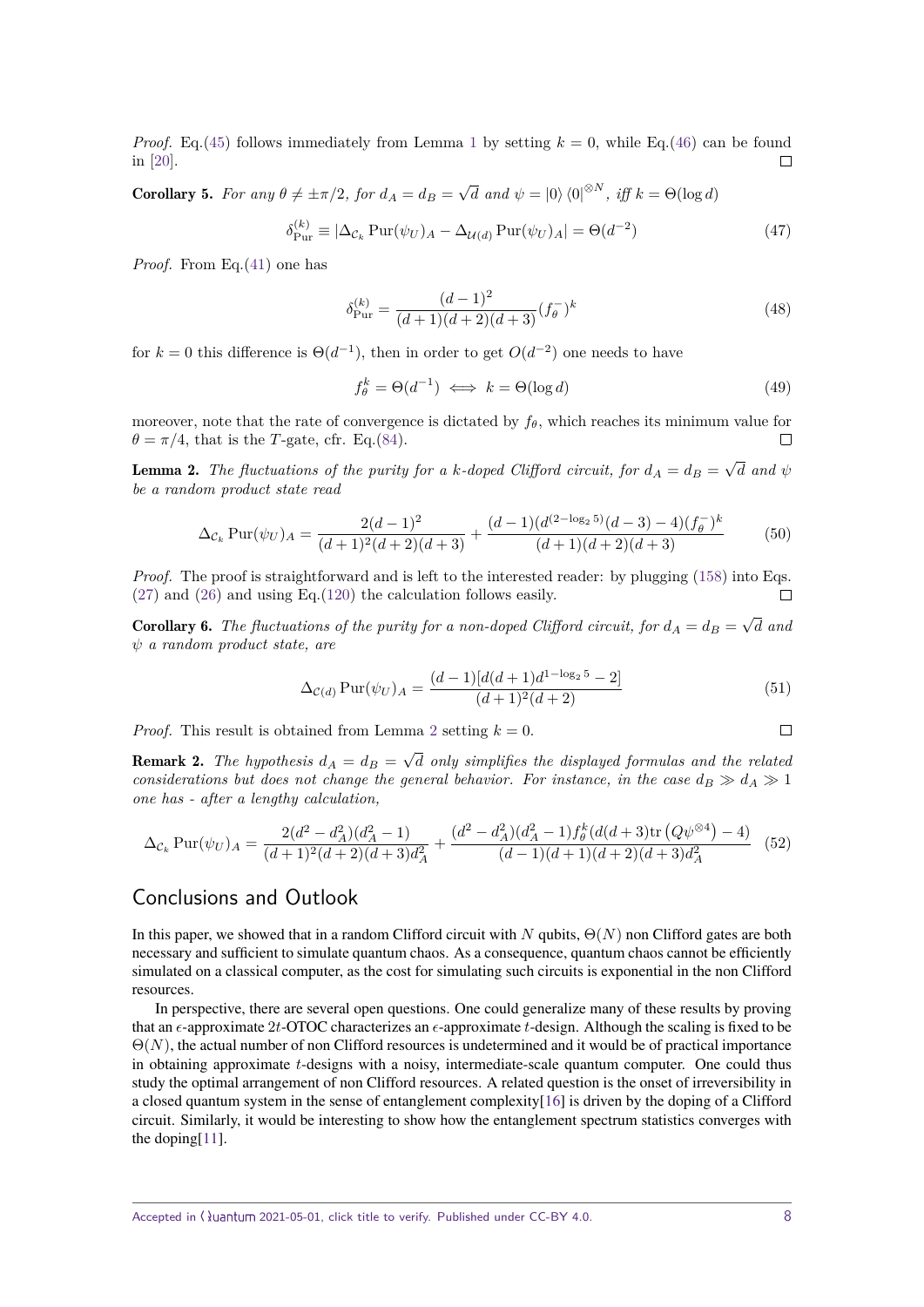# Acknowledgments

We acknowledge support from NSF award number 2014000. The authors thank Claudio Chamon for important and enlightening discussions and comments.

# **References**

- <span id="page-8-0"></span>[1] S. Bravyi and D. Gosset, *Improved classical simulation of quantum circuits dominated by Clifford gates*, Physical Review Letters 116, 250501 (2016), [DOI: 10.1103/PhysRevLett.116.250501.](https://doi.org/10.1103/PhysRevLett.116.250501)
- <span id="page-8-1"></span>[2] A. Kitaev, *Hidden correlations in the Hawking radiation and thermal noise*, In *Talk given at the Fundamental Physics Prize Symposium*, vol. 10 (2014).
- <span id="page-8-9"></span>[3] D. A. Roberts and B. Yoshida, *Chaos and complexity by design*, Journal of High Energy Physics 2017(4), 121 (2017), [DOI: 10.1007/JHEP04\(2017\)121.](https://doi.org/10.1007/JHEP04(2017)121)
- <span id="page-8-2"></span>[4] A. W. Harrow, L. Kong *et al.*, *A separation of out-of-time-ordered correlation and entanglement*, arXiv (2020), [\[quant-ph/1906.02219\].](http://arxiv.org/abs/1906.02219)
- <span id="page-8-3"></span>[5] A. Nahum, S. Vijay and J. Haah, *Operator spreading in random unitary circuits*, Physical Review X 8, 021014 (2018), [DOI: 10.1103/PhysRevX.8.021014.](https://doi.org/10.1103/PhysRevX.8.021014)
- <span id="page-8-4"></span>[6] V. Khemani, A. Vishwanath and D. A. Huse, *Operator spreading and the emergence of dissipative hydrodynamics under unitary evolution with conservation laws*, Physical Review X 8, 031057 (2018), [DOI: 10.1103/PhysRevX.8.031057.](https://doi.org/10.1103/PhysRevX.8.031057)
- <span id="page-8-5"></span>[7] S. F. E. Oliviero, L. Leone *et al.*, *Random Matrix Theory of the Isospectral twirling*, SciPost Phys. 10, 76 (2021), [DOI: 10.21468/SciPostPhys.10.3.076.](https://doi.org/10.21468/SciPostPhys.10.3.076)
- <span id="page-8-6"></span>[8] D. Ding, P. Hayden and M. Walter, *Conditional mutual information of bipartite unitaries and scrambling*, Journal of High Energy Physics 2016(12), 145 (2016), [DOI: 10.1007/JHEP12\(2016\)145.](https://doi.org/10.1007/JHEP12(2016)145)
- <span id="page-8-7"></span>[9] P. Hosur, X. Qi *et al.*, *Chaos in quantum channels*, Journal of High Energy Physics 2016(2), 4 (2016), [DOI: 10.1007/JHEP02\(2016\)004.](https://doi.org/10.1007/JHEP02(2016)004)
- <span id="page-8-8"></span>[10] L. Leone, S. F. Oliviero and A. Hamma, *Isospectral twirling and quantum chaos*, arXiv (2020), [\[quant-ph/2011.06011\].](http://arxiv.org/abs/2011.06011)
- <span id="page-8-10"></span>[11] S. Zhou, Z. Yang *et al.*, *Single T gate in a Clifford circuit drives transition to universal entanglement spectrum statistics*, SciPost Phys. 9, 87 (2020), [DOI: 10.21468/SciPostPhys.9.6.087.](https://doi.org/10.21468/SciPostPhys.9.6.087)
- <span id="page-8-11"></span>[12] J. Haferkamp, F. Montealegre-Mora *et al.*, *Quantum homeopathy works: Efficient unitary designs with a system-size independent number of non-Clifford gates*, arXiv (2020), [\[quant-ph/2002.09524\].](http://arxiv.org/abs/2002.09524)
- <span id="page-8-12"></span>[13] M. J. Bremner, R. Jozsa and D. J. Shepherd, *Classical simulation of commuting quantum computations implies collapse of the polynomial hierarchy*, Proceedings of the Royal Society A: Mathematical, Physical and Engineering Sciences 467(2126), 459 (2011), [DOI: 10.1098/rspa.2010.0301.](https://doi.org/10.1098/rspa.2010.0301)
- <span id="page-8-13"></span>[14] A. W. Harrow and A. Montanaro, *Quantum computational supremacy*, Nature 549(7671), 203 (2017), [DOI: 10.1038/nature23458.](https://doi.org/10.1038/nature23458)
- <span id="page-8-14"></span>[15] D. A. Roberts and B. Swingle, *Lieb-Robinson bound and the butterfly effect in quantum field theories*, Physical Review Letters 117, 091602 (2016), [DOI: 10.1103/PhysRevLett.117.091602.](https://doi.org/10.1103/PhysRevLett.117.091602)
- <span id="page-8-15"></span>[16] C. Chamon, A. Hamma and E. R. Mucciolo, *Emergent irreversibility and entanglement spectrum statistics*, Physical Review Letters 112, 240501 (2014), [DOI: 10.1103/PhysRevLett.112.240501.](https://doi.org/10.1103/PhysRevLett.112.240501)
- <span id="page-8-16"></span>[17] A. W. Harrow and R. A. Low, *Random quantum circuits are approximate 2-designs*, Communications in Mathematical Physics 291(1), 257 (2009), [DOI: 10.1007/s00220-009-0873-6.](https://doi.org/10.1007/s00220-009-0873-6)
- <span id="page-8-17"></span>[18] Z. Webb, *The Clifford group forms a unitary 3-design*, arXiv (2016), [\[quant-ph/1510.02769\].](http://arxiv.org/abs/1510.02769)
- <span id="page-8-18"></span>[19] H. Zhu, *Multiqubit Clifford groups are unitary 3-designs*, Physical Review A 96, 062336 (2017), [DOI: 10.1103/PhysRevA.96.062336.](https://doi.org/10.1103/PhysRevA.96.062336)
- <span id="page-8-19"></span>[20] A. Hamma, S. Santra and P. Zanardi, *Ensembles of physical states and random quantum circuits on graphs*, Physical Review A 86, 052324 (2012), [DOI: 10.1103/PhysRevA.86.052324.](https://doi.org/10.1103/PhysRevA.86.052324)
- <span id="page-8-20"></span>[21] B. Collins and P. Śniady, *Integration with respect to the Haar measure on unitary, orthogonal and symplectic group*, Communications in Mathematical Physics 264(3), 773 (2006), [DOI: 10.1007/s00220-](https://doi.org/10.1007/s00220-006-1554-3) [006-1554-3.](https://doi.org/10.1007/s00220-006-1554-3)
- <span id="page-8-21"></span>[22] B. Collins, *Moments and cumulants of polynomial random variables on unitary groups, the Itzykson-Zuber integral, and free probability*, International Mathematics Research Notices 2003(17), 953 (2003), [DOI: 10.1155/S107379280320917X.](https://doi.org/10.1155/S107379280320917X)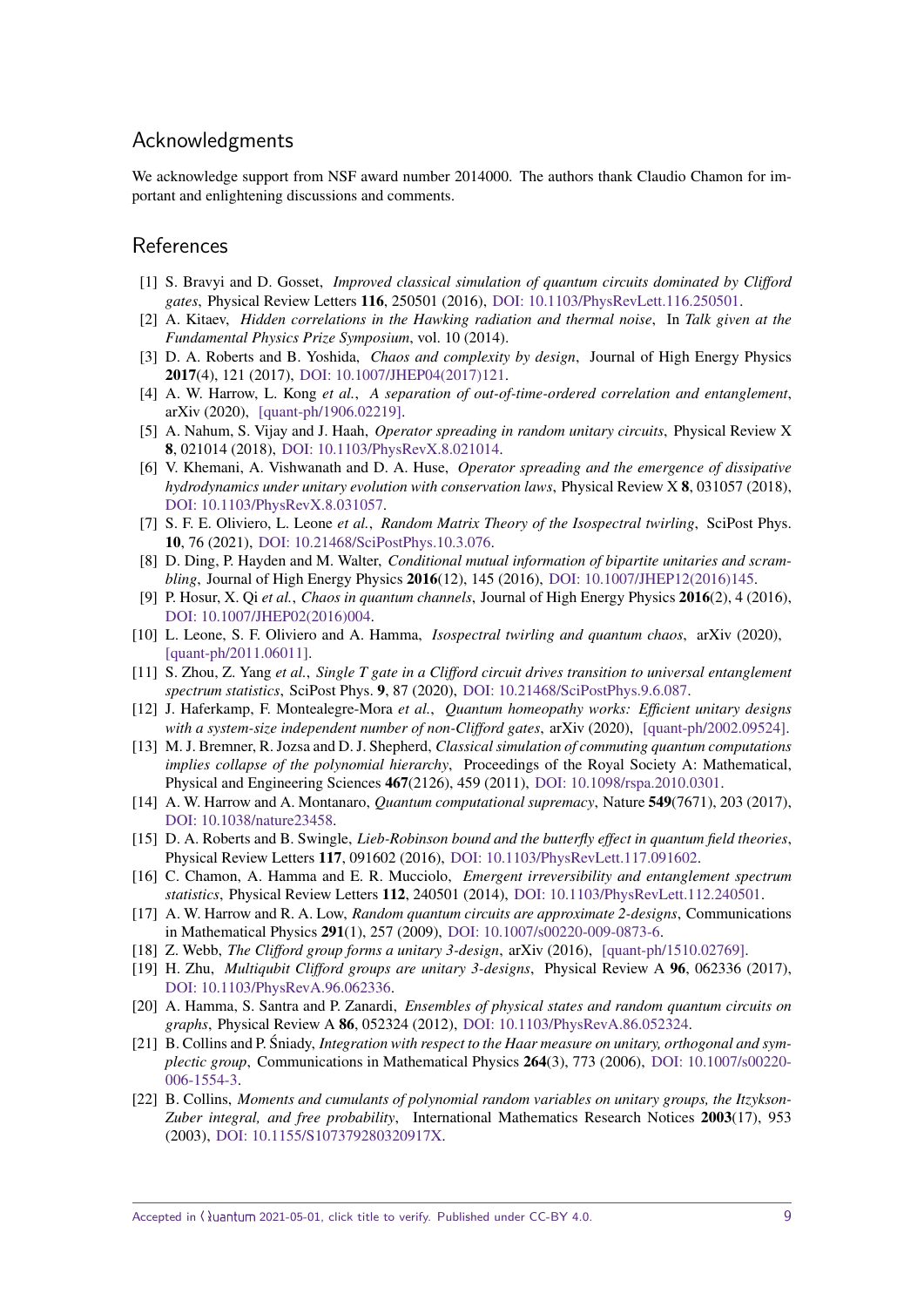- <span id="page-9-1"></span>[23] I. Roth, R. Kueng *et al.*, *Recovering quantum gates from few average gate fidelities*, Physical Review Letters 121, 170502 (2018), [DOI: 10.1103/PhysRevLett.121.170502.](https://doi.org/10.1103/PhysRevLett.121.170502)
- <span id="page-9-2"></span>[24] H. Zhu, R. Kueng *et al.*, *The Clifford group fails gracefully to be a unitary 4-design*, arXiv (2016), [\[quant-ph/1609.08172\].](http://arxiv.org/abs/1609.08172)

# <span id="page-9-5"></span>A Haar averages: Unitary vs Clifford group

In this section, we are going to display the explicit formula to average over the full unitary group and the full Clifford group without going into the group theoretic details. See [\[21,](#page-8-20) [22\]](#page-8-21) for the Haar integration and [\[23,](#page-9-1) [24\]](#page-9-2) for the Clifford integration formula.

### <span id="page-9-0"></span>A.1 Clifford group average

Starting from the result about the 4-th moment of the Haar average over the Clifford group in[\[23\]](#page-9-1) we are going to prove a useful lemma.

**Lemma 3.** Let  $\mathcal{O} \in \mathcal{B}(\mathcal{H}^{\otimes 4})$ , the integration formula for the Clifford group reads

<span id="page-9-4"></span>
$$
\langle \mathcal{O}_C \rangle_{C \in \mathcal{C}(d)} = \int_{\mathcal{C}(d)} \mathrm{d}C C^{\dagger \otimes 4} \mathcal{O} C^{\otimes 4} = \sum_{\pi, \sigma \in \mathcal{S}_4} W_{\pi\sigma}^+ \mathrm{tr}(\mathcal{O}QT_\pi) QT_\sigma + W_{\pi\sigma}^- \mathrm{tr}(\mathcal{O}Q^\perp T_\pi) Q^\perp T_\sigma \tag{53}
$$

*where*  $Q = \frac{1}{d^2} \sum_{P \in \mathcal{P}(d)} P^{\otimes 4}$  *and*  $Q^{\perp} = 1^{\otimes 4} - Q$ *, while*  $W^{\pm}_{\pi\sigma}$  *are the generalized Weingarten functions, defined as*

<span id="page-9-3"></span>
$$
W_{\pi\sigma}^{\pm} = \sum_{\substack{\lambda \vdash 4 \\ D_{\lambda}^{\pm} \neq 0}} \frac{d_{\lambda}^2}{(4!)^2} \frac{\chi^{\lambda}(\pi\sigma)}{D_{\lambda}^{\pm}} \tag{54}
$$

*here*  $\lambda$  *labels the irreducible representations of the symmetric group*  $S_4$ ,  $\chi^{\lambda}(\pi\sigma)$  *are the characters of*  $S_4$ *,*  $d_\lambda$  *is the dimension of the irreducible representation*  $\lambda$ *,*  $D_\lambda^+ = \text{tr}(QP_\lambda)$  *and*  $D_\lambda^- = \text{tr}(Q^\perp P_\lambda)$ *where*  $P_{\lambda}$  *are the projectors onto the irreducible representations of*  $S_4$  *and finally*  $T_{\sigma}$  *are permutation operators corresponding to the permutation*  $\sigma \in \mathcal{S}_4$ .

*Proof.* The projectors onto the irreducible representations of  $S_4$  read

$$
\Pi_{\lambda}^{(4)} = \frac{d_{\lambda}}{4!} \sum_{\tau \in \mathcal{S}_4} \chi^{\lambda}(\tau) T_{\tau}
$$
\n(55)

Starting from the integration formula (32) in [\[23\]](#page-9-1) we have

$$
\langle \mathcal{O}_{C} \rangle_{C \in \mathcal{C}(d)} = \frac{1}{(4!)^{2}} \sum_{\lambda \vdash 4, l(\lambda) \leq d} d_{\lambda}^{2} \sum_{\sigma \in S_{4}} \left( \frac{1}{D_{\lambda}^{+}} \text{tr}(\mathcal{O}QT_{\sigma})Q + \frac{1}{D_{\lambda}^{-}} \text{tr}(\mathcal{O}Q^{\perp}T_{\sigma})Q^{\perp} \right) T_{\sigma}^{-1} \chi^{\lambda}(\tau) T_{\tau}
$$
  
\n
$$
= \frac{1}{(4!)^{2}} \sum_{\lambda \vdash 4, l(\lambda) \leq d} d_{\lambda}^{2} \sum_{\tau \sigma \in S_{4}} \left( \frac{1}{D_{\lambda}^{+}} \text{tr}(\mathcal{O}QT_{\sigma})Q + \frac{1}{D_{\lambda}^{-}} \text{tr}(\mathcal{O}Q^{\perp}T_{\sigma})Q^{\perp} \right) \chi^{\lambda}(\tau) T_{\sigma^{-1}\tau}
$$
  
\n
$$
= \frac{1}{(4!)^{2}} \sum_{\lambda \vdash 4, l(\lambda) \leq d} d_{\lambda}^{2} \sum_{\pi, \sigma \in S_{4}} \left( \frac{1}{D_{\lambda}^{+}} \text{tr}(\mathcal{O}QT_{\sigma})Q + \frac{1}{D_{\lambda}^{-}} \text{tr}(\mathcal{O}Q^{\perp}T_{\sigma})Q^{\perp} \right) \chi^{\lambda}(\sigma \pi) T_{\pi}(56)
$$

At this point, we just define

$$
W_{\pi\sigma}^{\pm} = \sum_{\substack{\lambda \vdash 4 \\ D_{\lambda}^{\pm} \neq 0}} \frac{d_{\lambda}^2}{(4!)^2} \frac{\chi^{\lambda}(\pi\sigma)}{D_{\lambda}^{\pm}} \tag{57}
$$

and the derivation is complete.

Accepted in ( $\lambda$ uantum 2021-05-01, click title to verify. Published under CC-BY 4.0. 10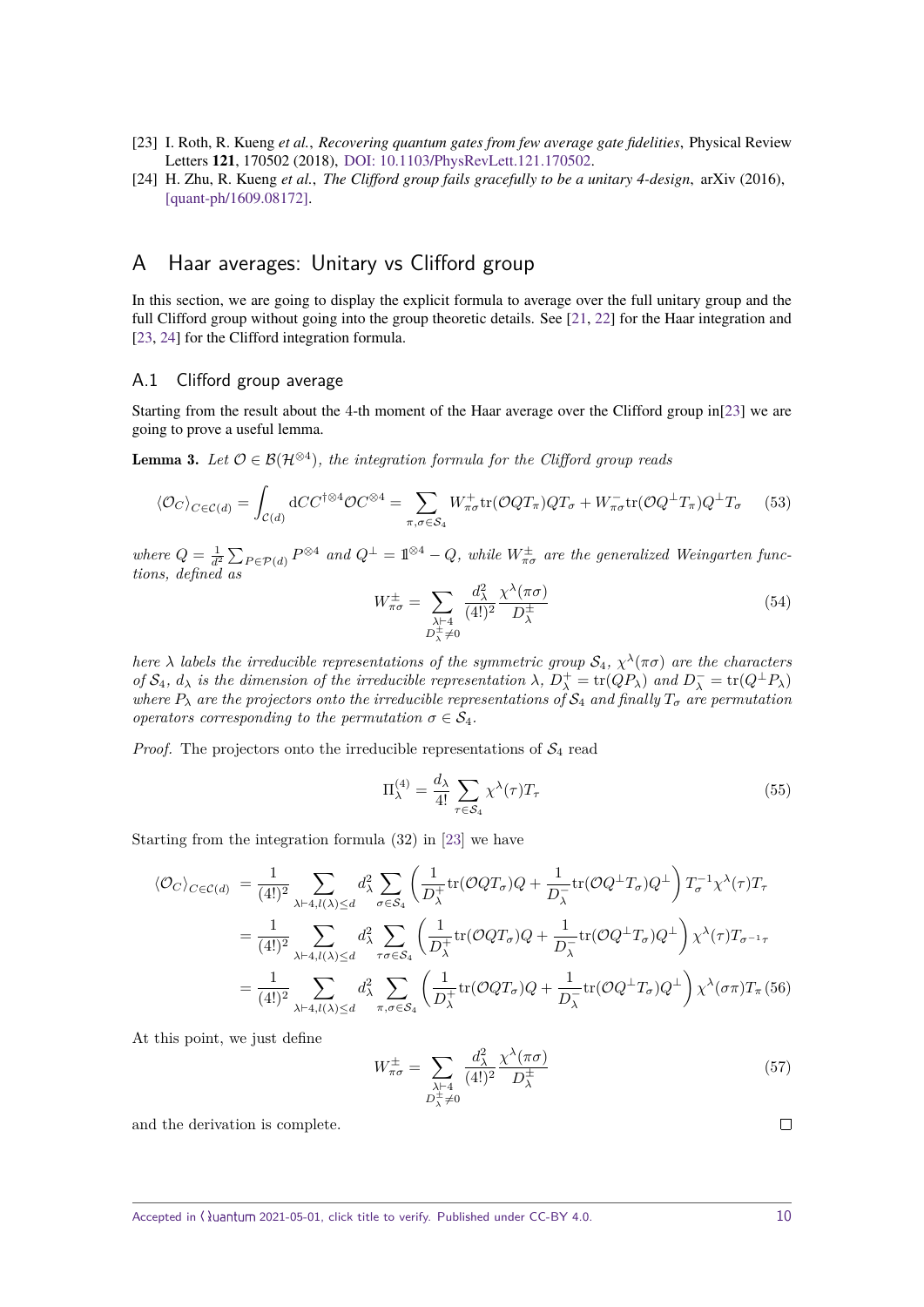An important property that will be used throughout the paper is the following:

$$
[Q, T_{\pi}] = 0, \quad \forall \pi \in \mathcal{S}_4 \tag{58}
$$

another important property is that *Q* is a projector, namely  $Q^2 = Q$ . Another useful result, related to the generalized Weingarten functions is

$$
\sum_{\pi,\sigma\in\mathcal{S}_4} W^{\pm}_{\pi\sigma\in\mathcal{S}_4} T_{\pi} = \frac{\Pi_{\text{sym}}^{(4)}}{D^{\pm}} \tag{59}
$$

the proof comes from Eq. [\(54\)](#page-9-3) and from  $\Pi_{sym}^{(4)} = (4!)^{-1} \sum_{\pi \in S_4} T_{\pi}$ .

### A.2 Unitary group average

Let  $\mathcal{O} \in \mathcal{B}(\mathcal{H}^{\otimes t})$  be a bounded operator on *t*-copies of  $\mathcal{H}$ , then the Haar average reads[\[21,](#page-8-20) [22\]](#page-8-21)

<span id="page-10-1"></span>
$$
\langle \mathcal{O}_U \rangle_{U \in \mathcal{U}(d)} = \int_{\mathcal{U}(d)} \mathrm{d} U U^{\dagger \otimes t} \mathcal{O} U^{\otimes t} = \sum_{\pi, \sigma \in \mathcal{S}_t} W_{\pi \sigma} \mathrm{tr}(\mathcal{O} T_{\sigma}) T_{\pi}
$$
(60)

 $\langle \rangle$ 

where  $T_{\pi}$  is the permutation operator corresponding to the permutation  $\pi \in S_t$ , the *t*-dimensional symmetric group and  $W_{\pi\sigma}$  are the Weingarten functions defined as

<span id="page-10-2"></span>
$$
W_{\pi\sigma} = \sum_{\lambda \vdash t} \frac{d_{\lambda}^{2}}{(t!)^{2}} \frac{\chi^{\lambda}(\pi\sigma)}{D_{\lambda}}
$$
(61)

where  $D_{\lambda} = \text{tr}(\Pi_{\lambda}^{(4)})$ .

### A.3 A couple of Haar averages over  $\mathcal{U}(d)$

#### <span id="page-10-0"></span>A.3.1 The average purity

Let us calculate the average purity for the output state  $\psi_U$ , for  $U \in \mathcal{U}(d)$  or  $U \in \mathcal{C}(d)$ ; indeed the result of the average for the two groups is the same because the Clifford group forms a unitary 3-design and being a *t*-design means being a  $\tilde{t}$ -design for any  $\tilde{t} \leq t$ . Then, the average purity

$$
\langle \mathrm{Pur}(\psi_U)_A \rangle_{U \in \mathcal{U}(d)} = \int_{\mathcal{U}(d)} \mathrm{d}U \mathrm{tr}(T^{(A)}_{(12)} U^{\otimes 2} \psi^{\otimes 2} U^{\dagger \otimes 2}) = \sum_{\pi, \sigma \in \mathcal{S}_2} W_g(\pi \sigma) \mathrm{tr}(\psi^{\otimes 2} T_\sigma) \mathrm{tr}(T^{(A)}_{(12)} T_\pi) \tag{62}
$$

Since  $T_{\sigma}\psi^{\otimes 2} = \psi^{\otimes 2}$  as long as  $\psi$  is a pure state, we have

$$
\langle \text{Pur}(\psi_U)_A \rangle_{U \in \mathcal{U}(d)} = \sum_{\pi, \sigma \in \mathcal{S}_2} W_g(\pi \sigma) \text{tr}(T^{(A)}_{(12)} T_\pi) = \frac{1}{D_{\text{sym}}} \text{tr}(T^{(A)}_{(12)} \Pi^{(2)}_{\text{sym}})
$$
(63)

where  $\Pi_{sym}^{(2)} \equiv \frac{1}{2} \sum_{\sigma \in S_2} T_{\sigma}$  and  $D_{sym} = \text{tr}(\Pi_{sym}^{(2)}) = d(d+1)/2$ . Then, since  $T_{\sigma} = T_{\sigma}^{(A)} \otimes T_{\sigma}^{(B)}$ , see Sec. [C.2](#page-18-0) for a more rigorous treatment, we have

$$
\langle \text{Pur}(\psi_U)_A \rangle_{U \in \mathcal{U}(d)} = \frac{1}{d(d+1)} \left( \text{tr}(T_{(12)}^{(A)} T_{(12)}^{(A)}) \text{tr}(T_{(12)}^{(B)}) + \text{tr}(T_{(12)}^{(A)} \mathbb{1}^{(A) \otimes 2}) \text{tr}(\mathbb{1}^{(B) \otimes 2}) \right)
$$
  

$$
= \frac{2}{d(d+1)} (d_A^2 d_B + d_A d_B^2) = \frac{d_A + d_B}{d_A d_B + 1}
$$
(64)

where we have used  $d = d_A d_B$ .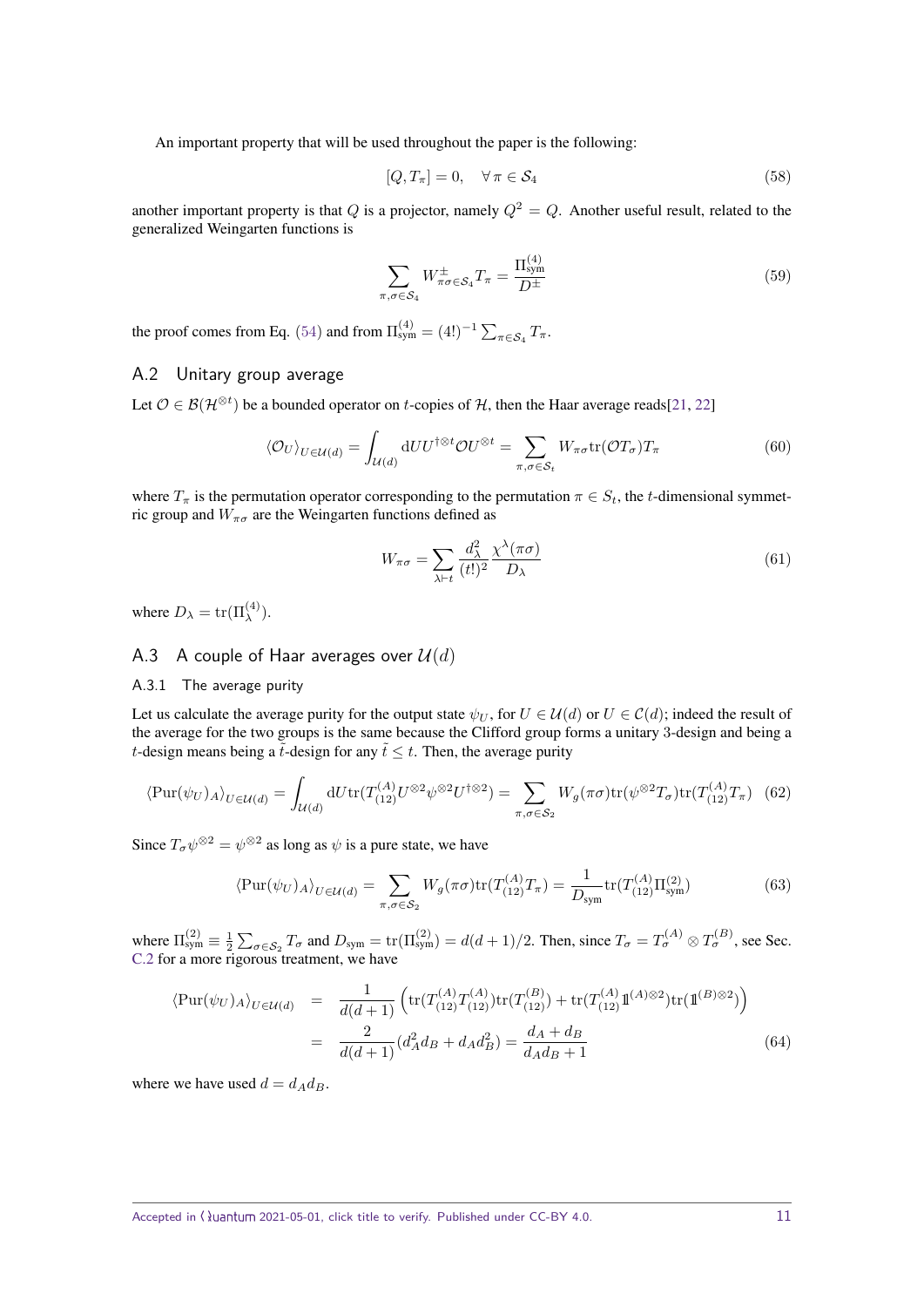# A.3.2 The average state  $\left\langle \psi^{\otimes 4}_U\right\rangle_{U\in\mathcal{U}(d)}$

Let  $\psi_U$  be the output state of a quantum circuit *U*. Let us average the fourth tensor power of this output state for  $U \in \mathcal{U}(d)$ . Using formula [\(60\)](#page-10-1) we have

<span id="page-11-1"></span>
$$
\left\langle \psi_U^{\otimes 4} \right\rangle_{U \in \mathcal{U}(d)} = \sum_{\pi, \sigma \in \mathcal{S}_4} W_{\pi\sigma} \text{tr}(T_\sigma \psi^{\otimes 4}) T_\pi = \sum_{\pi, \sigma \in \mathcal{S}_4} W_{\pi\sigma} T_\pi = \frac{\Pi_{\text{sym}}^{(4)}}{D_{\text{sym}}} \tag{65}
$$

where we used the fact that  $T_{\sigma}\psi^{\otimes 4} = \psi^{\otimes 4}$  for any permutation operator  $T_{\sigma}$  and that  $\sum_{\pi,\sigma\in\mathcal{S}_4}W_{\pi\sigma}T_{\pi} =$  $\Pi_{sym}^{(4)}/D_{sym}$ , where  $D_{sym} = \text{tr}(\Pi_{sym}^{(4)})$ .

# B Proofs

### <span id="page-11-0"></span>B.1 Proof of Theorem [1](#page-2-0)

Let  $\mathcal{O} \in \mathcal{B}(\mathcal{H}^{\otimes 4})$  and let the  $\Phi_{\mathcal{C}_b}^{(4)}$  $\mathcal{C}_{k}^{(4)}(\mathcal{O})$  be its output through the  $(\mathcal{C}_{k}, 4)$ -fold channel. Then

$$
\Phi_{\mathcal{C}_k}^{(4)}(\mathcal{O}) := \langle \mathcal{O}_U \rangle_{U \in \mathcal{C}_k} \equiv \langle C_k^{\otimes 4} K_{i_k}^{\otimes 4} \dots C_1^{\otimes 4} K_{i_1}^{\otimes 4} C_0^{\otimes 4} \mathcal{O} C_0^{\dagger \otimes 4} K_{i_1}^{\dagger \otimes 4} C_1^{\otimes 4} \dots K_{i_k}^{\dagger \otimes 4} C_k^{\dagger \otimes 4} \rangle_{C_1 \dots C_k \in \mathcal{C}(d)} \tag{66}
$$

then since the averages over  $C_i$  for  $i = 1, \ldots, k$  are independent from each other, we can also write

$$
\langle \mathcal{O}_U \rangle_{U \in \mathcal{C}_k} = \left\langle \mathcal{C}_k^{\otimes 4} K_{i_k}^{\otimes 4} \dots K_{i_2}^{\otimes 4} \left\langle C_1^{\otimes 4} K_{i_1}^{\otimes 4} \left\langle \mathcal{C}_0^{\otimes 4} \mathcal{O} \mathcal{C}_0^{\dagger \otimes 4} \right\rangle_{C_0 \in \mathcal{C}(d)} K_{i_1}^{\dagger \otimes 4} C_1^{\dagger \otimes 4} \right\rangle_{C_1 \in \mathcal{C}(d)} K_{i_2}^{\dagger \otimes 4} \dots K_{i_k}^{\dagger \otimes 4} \mathcal{C}_k^{\otimes 4} \right\rangle_{C_k \in \mathcal{C}(d)} \tag{67}
$$

The first Clifford average before inserting any single qubit *K*-gate reads

$$
\langle \mathcal{O}_U \rangle_{U \in \mathcal{C}_0} = \sum_{\pi, \sigma \in \mathcal{S}_4} [W_{\pi\sigma}^+ \text{tr}(\mathcal{O}QT_{\sigma}) - W_{\pi\sigma}^- \text{tr}(\mathcal{O}Q^\perp T_{\sigma})]QT_{\pi} + \sum_{\pi, \sigma \in \mathcal{S}_4} W_{\pi\sigma}^- \text{tr}(\mathcal{O}Q^\perp T_{\sigma})T_{\pi} \qquad (68)
$$

where we have used Eq.[\(53\)](#page-9-4). We can recast it as

$$
\langle \mathcal{O}_U \rangle_{U \in \mathcal{C}_0} = \sum_{\pi \in \mathcal{S}_4} (c_\pi(\mathcal{O})Q + b_\pi(\mathcal{O})) T_\pi \tag{69}
$$

where

$$
c_{\pi}(\mathcal{O}) = \sum_{\sigma \in \mathcal{S}_4} [W_{\pi\sigma}^+ \text{tr}(\mathcal{O}QT_{\sigma}) - W_{\pi\sigma}^- \text{tr}(\mathcal{O}Q^\perp T_{\sigma})] \tag{70}
$$

$$
b_{\pi}(\mathcal{O}) = \sum_{\sigma \in \mathcal{S}_4} W_{\pi\sigma}^{-} \text{tr}(\mathcal{O}Q^{\perp}T_{\sigma})
$$
\n(71)

Now we need to apply the first  $K_{i_1}$ -gate on the *i*-th qubit; noting that  $[T_\pi, K_{i_1}^{\otimes 4}] = 0$  for all  $\pi \in S_4$ , we have

$$
\langle \mathcal{O}_U \rangle_{U \in \mathcal{C}_0} \to K_{i_1}^{\dagger \otimes 4} \langle \mathcal{O}_U \rangle_{U \in \mathcal{C}_0} K_{i_1}^{\otimes 4} = \sum_{\pi \in \mathcal{S}_4} (c_\pi(\mathcal{O}) K_{i_1}^{\otimes 4} Q K_{i_1}^{\dagger \otimes 4} + b_\pi(\mathcal{O})) T_\pi
$$
 (72)

and then average over another Clifford layer, knowing that the Clifford operator only acts non trivially only on the operator  $K_{i_1}^{\otimes 4} Q K_{i_1}^{\dagger \otimes 4} T_{\pi}$  because  $[C^{\otimes 4}, T_{\sigma}] = 0$ ,  $\forall \sigma$ 

$$
\langle \mathcal{O}_U \rangle_{U \in \mathcal{C}_1} = \left\langle C_1^{\otimes 4} K_{i_1}^{\otimes 4} \langle \mathcal{O}_U \rangle_{U \in \mathcal{C}_0} K_{i_1}^{\dagger \otimes 4} C_1^{\dagger \otimes 4} \right\rangle_{C_1 \in \mathcal{C}(d)} = \sum_{\pi \in \mathcal{S}_4} c_{\pi}(\mathcal{O}) \left\langle C_1^{\dagger \otimes 4} K_{i_1}^{\otimes 4} Q K_{i_1}^{\dagger \otimes 4} T_{\pi} C_1^{\dagger \otimes 4} \right\rangle_{C_1 \in \mathcal{C}(d)} + b_{\pi}(\mathcal{O}) T_{\pi}(\mathcal{O})
$$
\n
$$
(73)
$$

Then, from Eq.[\(53\)](#page-9-4)

$$
\left\langle C_1^{\dagger \otimes 4} K_{i_1}^{\otimes 4} Q K_{i_1}^{\dagger \otimes 4} T_{\pi} C_1^{\dagger \otimes 4} \right\rangle_{C_1 \in \mathcal{C}(d)} = \sum_{\sigma \in \mathcal{S}_4} (\Xi_{\pi \sigma} Q + \Lambda_{\pi \sigma}) T_{\sigma}
$$
(74)

Accepted in  $\langle \rangle$ uantum 2021-05-01, click title to verify. Published under CC-BY 4.0. 12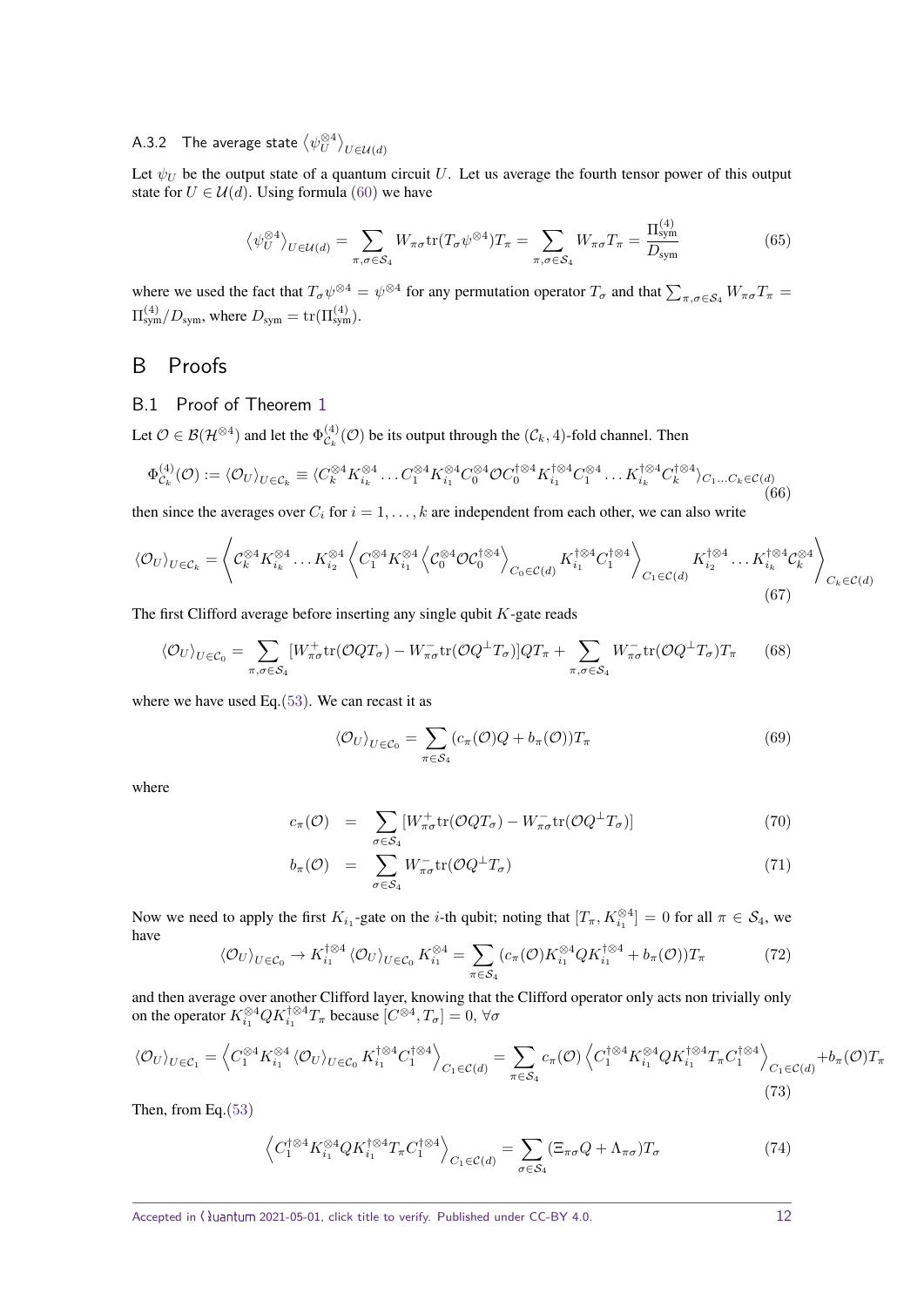where  $\Xi_{\pi\sigma}$  and  $\Lambda_{\pi\sigma}$  read

$$
\Xi_{\sigma\pi} \equiv \sum_{\tau \in S_4} [W_{\pi\tau}^+ \text{tr}(T_{\sigma} K^{\otimes 4} Q K^{\dagger \otimes 4} Q T_{\tau}) - W_{\pi\tau}^- \text{tr}(T_{\sigma} K^{\otimes 4} Q K^{\dagger \otimes 4} Q^{\dagger} T_{\tau})] \tag{75}
$$

$$
\Lambda_{\sigma\pi} \equiv \sum_{\tau \in S_4} W_{\pi\tau}^- \text{tr}(T_{\sigma} K^{\otimes 4} Q K^{\dagger \otimes 4} Q^{\perp} T_{\tau}) \tag{76}
$$

we have defined the matrix  $\Xi$  omitting the subscript  $K_{i_1}$  because, as shown in Lemma [6,](#page-19-1) it does not play any role. Thus, we have  $\langle O_U \rangle_{U \in C_1} = \sum_{\pi, \sigma \in S_4} (\Xi_{\sigma \pi} Q + \Lambda_{\sigma \pi}) c_\pi (O) T_\sigma + b_\pi (O) T_\pi$ ; at the next iteration

$$
\langle \mathcal{O}_U \rangle_{U \in \mathcal{C}_2} = \sum_{\pi, \sigma \tau \in \mathcal{S}_4} (\Xi_{\tau \sigma} Q + \Lambda_{\tau \sigma}) \Xi_{\sigma \pi} c_{\pi}(\mathcal{O}) T_{\tau} + \sum_{\pi, \sigma \in \mathcal{S}_4} [\Lambda_{\sigma \pi} c_{\pi}(\mathcal{O}) + \delta_{\pi \sigma} b_{\pi}(\mathcal{O})] T_{\sigma} \qquad (77)
$$

we can recast it as

$$
\langle \mathcal{O}_U \rangle_{U \in \mathcal{C}_2} = \sum_{\pi, \sigma \in \mathcal{S}_4} \left[ \left( (\Xi^2)_{\pi\sigma} Q + \Lambda_{\pi\sigma} + \sum_{\tau \in \mathcal{S}_4} \Lambda_{\pi\tau} \Xi_{\tau\sigma} \right) c_{\pi}(\mathcal{O}) + \delta_{\pi\sigma} b_{\pi}(\mathcal{O}) \right] T_{\sigma} \tag{78}
$$

The latter relationship can be easily generalized to *k* layers as

$$
\langle \mathcal{O}_U \rangle_{U \in \mathcal{C}_k} = \sum_{\pi, \sigma \in \mathcal{S}_4} \left[ \left( (\Xi^k)_{\pi \sigma} Q + \Gamma^{(k)}_{\pi \sigma} \right) c_{\pi}(\mathcal{O}) + \delta_{\pi \sigma} b_{\pi}(\mathcal{O}) \right] T_{\sigma} \tag{79}
$$

where we have defined  $\Gamma_{\pi\sigma}^{(k)} \equiv \sum_{\tau \in S_4} \Lambda_{\pi\tau} \sum_{i=0}^{k-1} (\Xi^i)_{\tau\sigma}$ . This concludes the proof.

### <span id="page-12-0"></span>B.2 Proof of Application [1](#page-3-1)

From theorem [1,](#page-2-0) the  $(C_k, 4)$ -fold channel reads

<span id="page-12-2"></span>
$$
\Phi_{\mathcal{C}_k}^{(4)}(\mathcal{O}) = \sum_{\pi,\sigma \in \mathcal{S}_4} \left[ \left( (\Xi^k)_{\pi\sigma} Q + \Gamma_{\pi\sigma}^{(k)} \right) c_{\pi}(\mathcal{O}) + \delta_{\pi\sigma} b_{\pi}(\mathcal{O}) \right] T_{\sigma} \tag{80}
$$

First of all let us write this equation in matrix form for the coefficients; define **T** a vector with components the permutation operators  $T_{\sigma}$ , **c** the vector with components  $c_{\pi}(\mathcal{O})$  and similarly for **b**, then Eq.[\(80\)](#page-12-2) becomes

<span id="page-12-3"></span>
$$
\Phi_{\mathcal{C}_k}^{(4)}(\mathcal{O}) = (\Xi^k \cdot \mathbf{c}, \mathbf{T})Q + (\Gamma^{(k)} \cdot \mathbf{c} + \mathbf{b}, \mathbf{T})
$$
\n(81)

where the · stands for the row by column product and  $(\cdot, \cdot)$  for the usual scalar product between lists. Recall that for the Unitary group the  $(U(d), 4)$ -fold channel reads

$$
\Phi_{\mathcal{U}(d)}^{(4)}(\mathcal{O}) = (W \cdot \mathbf{t}, \mathbf{T}) \tag{82}
$$

where *W* is the matrix with components the Unitary group Weingarten functions, cfr Eq.[\(61\)](#page-10-2). In the following we prove that the first piece in Eq.[\(81\)](#page-12-3) vanishes in the limit  $k \to \infty$ , while the second returns the matrix *W*.

**Lemma 4.** For  $K = P_{\theta} \equiv |0\rangle\langle0| + e^{i\theta} |1\rangle\langle1|$ , the matrix  $\Xi$ , defined in Eq.[\(10\)](#page-3-3) has the following *properties*

- *•* Ξ *is symmetric;*
- *•* Ξ *has rank 6;*
- *• the eigenvalues read*

$$
\lambda^{(\pm)} = f_{\theta}^{\pm}, \quad \mu(\lambda^{\pm}) = 1
$$
  

$$
\lambda^{av} = \frac{f_{\theta}^{\pm} + f_{\theta}^{-}}{2}, \quad \mu(\lambda^{av}) = 4
$$
 (83)

*where*  $\mu(\lambda)$  *stands for the algebraic multiplicity of the eigenvalue*  $\lambda$  *and* 

<span id="page-12-1"></span>
$$
f_{\theta}^{\pm} = \frac{7d^2 \pm 3d + d(d \mp 3)\cos(4\theta) - 8}{8(d^2 - 1)} < 1, \quad \forall \theta \neq \pm \frac{\pi}{2}
$$
 (84)  

$$
f_{\theta}^{\pm} = 1, \quad \theta = \pm \frac{\pi}{2}
$$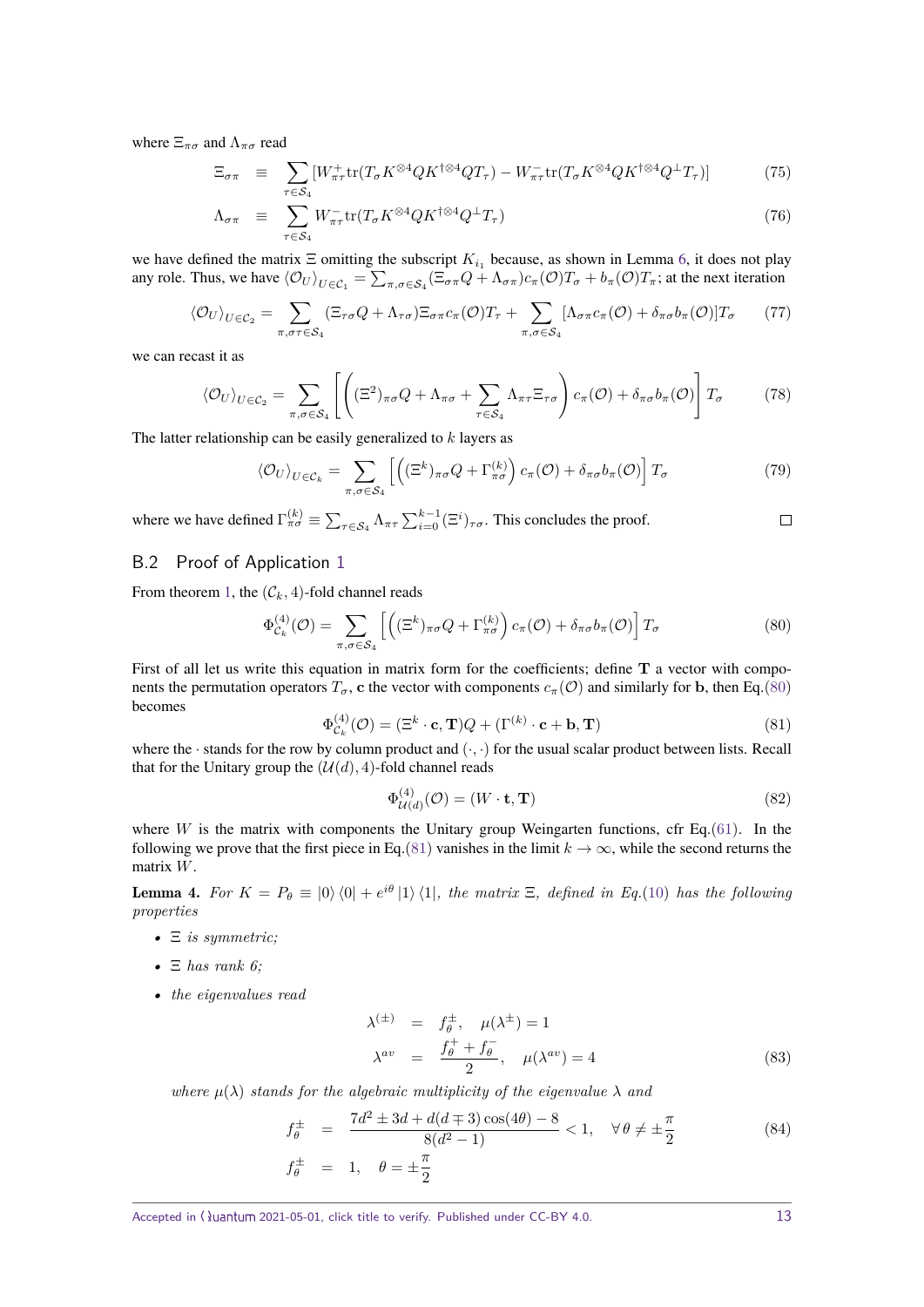• *the maximum eigenvalue is*  $f_{\theta}^+$ .

The proof comes from direct calculation of the 24  $\times$  24 matrix  $\Xi$  with  $K = P_{\theta}$ .  $\Box$ Since all the eigenvalues of  $\Xi$  are less than 1,

$$
\lim_{k \to \infty} (\Xi^k)_{\pi\sigma} = 0, \quad \text{for all } \pi, \sigma \tag{85}
$$

and

$$
\sum_{i=0}^{\infty} \Xi^{i} = (1 - \Xi)^{-1}
$$
 (86)

thus  $\Gamma^{(\infty)} = \Lambda(1 - \Xi)^{-1}$ . Defining the vector **q** having components  $tr(\mathcal{O}QT_{\sigma})$  and the vector **t** having components  $tr(\mathcal{O}T_{\sigma})$ , from Eq.[\(13\)](#page-3-4) and Eq.[\(14\)](#page-3-4) we note that

$$
\mathbf{c} = (W^+ + W^-) \cdot \mathbf{q} - W^- \cdot \mathbf{t}
$$
  
\n
$$
\mathbf{b} = W^- \cdot \mathbf{t} - W^- \cdot \mathbf{q}
$$
 (87)

where  $W^{\pm}$  are the matrices with components the generalized Weingarten functions for the Clifford group, cfr. [\(54\)](#page-9-3). Therefore taking the limit  $k \to \infty$  in Eq.[\(81\)](#page-12-3)

$$
\lim_{k \to \infty} \Phi_{\mathcal{C},k}^{(4)}(\mathcal{O}) = \left( \left[ \Lambda (1 - \Xi)^{-1} (W^+ + W^-) - W^- \right] \cdot \mathbf{q}, \mathbf{T} \right) + \left( \left[ W^- - \Lambda (1 - \Xi)^{-1} W^- \right] \cdot \mathbf{t}, \mathbf{T} \right) \tag{88}
$$

It is straightforward to check that

$$
W^{-} - \Lambda (1 - \Xi)^{-1} W^{-} = W \tag{89}
$$

Then, the vector **q** is in kernel of the matrix  $\zeta = \Lambda(1 - \Xi)^{-1}(W^+ + W^-) - W^-$ , namely ker $(\zeta)$ ; indeed

$$
\ker(\zeta) = \operatorname{span}\left(\mathbf{e}^{(\alpha)} \,|\, \alpha = 1, \ldots, 6\right) \tag{90}
$$

where the non null components of these six vectors read

$$
e_{(e)}^{(1)} = e_{(12)(34)}^{(1)} = e_{(13)(24)}^{(1)} = e_{(14)(23)}^{(1)}
$$
  
\n
$$
e_{(13)}^{(2)} = e_{(24)}^{(2)} = e_{(1432)}^{(2)} = e_{(1234)}^{(2)}
$$
  
\n
$$
e_{(14)}^{(3)} = e_{(23)}^{(3)} = e_{(1342)}^{(3)} = e_{(1243)}^{(3)}
$$
  
\n
$$
e_{(12)}^{(4)} = e_{(34)}^{(4)} = e_{(1324)}^{(4)} = e_{(1423)}^{(4)}
$$
  
\n
$$
e_{(132)}^{(5)} = e_{(124)}^{(5)} = e_{(143)}^{(5)} = e_{(234)}^{(5)}
$$
  
\n
$$
e_{(123)}^{(6)} = e_{(142)}^{(6)} = e_{(134)}^{(6)} = e_{(243)}^{(6)}
$$
  
\n(91)

because of Lemma [5](#page-17-0) it is clear that  $q \in \text{ker}(\zeta)$ , which proves the theorem.

### <span id="page-13-0"></span>B.3 Proof of Application [3](#page-5-2)

We will make use of Theorem [1](#page-2-0)

$$
\Phi_{\mathcal{C}_k}^{(4)}(\psi^{\otimes 4}) = \sum_{\pi,\sigma \in \mathcal{S}_4} \left[ \left( (\Xi^k)_{\pi\sigma} Q + \Gamma_{\pi\sigma}^{(k)} \right) c_{\pi}(\psi^{\otimes 4}) + \delta_{\pi\sigma} b_{\pi}(\psi^{\otimes 4}) \right] T_{\sigma} \tag{92}
$$

Let us first compute the term  $\sum_{\pi,\sigma \in S_4} c_{\sigma}(\psi^{\otimes 4})(\Xi^k)_{\pi\sigma}QT_{\pi}$ ; note that  $[T_{\pi}, Q] = 0$ . This is a fact that will be repeatedly exploited in this proof. First we prove that  $c_{\sigma} = c$  independent from the specific permutation  $\sigma$ ; from Eq.[\(13\)](#page-3-4) we have

$$
c_{\sigma}(\psi^{\otimes 4}) = \sum_{\pi \in S_4} [W_{\pi\sigma}^+ \text{tr}(\psi^{\otimes 4} Q T_{\pi}) - W_{\pi\sigma}^- \text{tr}(\psi^{\otimes 4} Q^{\perp} T_{\pi})] = \sum_{\pi \in S_4} W_{\pi\sigma}^+ \text{tr}(Q \psi^{\otimes 4}) - W_{\pi\sigma}^- \text{tr}(Q^{\perp} \psi^{\otimes 4})
$$
  

$$
= \frac{1}{4! D^+} \text{tr}(Q \psi^{\otimes 4}) - \frac{1}{4! D^-} \text{tr}(Q^{\perp} \psi^{\otimes 4}) \equiv c
$$
(93)

Accepted in ( ) uantum 2021-05-01, click title to verify. Published under CC-BY 4.0. 14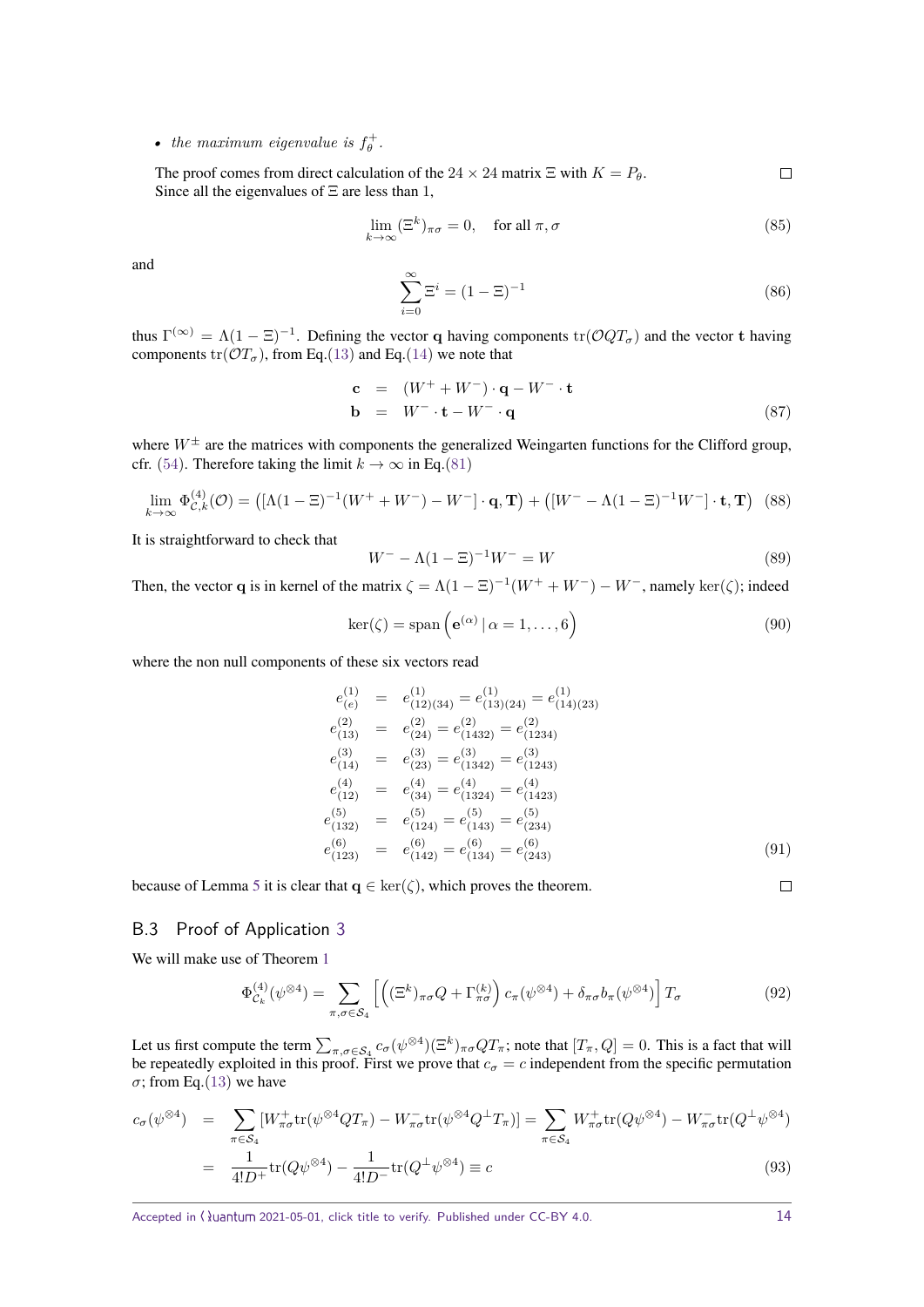where we used  $T_{\pi}\psi^{\otimes 4} = \psi^{\otimes 4}$  for all  $\pi$  and  $\sum_{\pi \in S_4} W^{\pm}_{\pi\sigma} = (4!D^{\pm})^{-1}$ . Then the sum can be written as

<span id="page-14-1"></span>
$$
\sum_{\pi,\sigma\in\mathcal{S}_4} c_{\pi}(\psi^{\otimes 4})(\Xi^k)_{\pi\sigma}QT_{\sigma} = c \sum_{\pi,\sigma\in\mathcal{S}_4} (\Xi^k)_{\pi\sigma}QT_{\sigma} = c \sum_{\pi,\sigma,\tau\in\mathcal{S}_4} \Xi_{\pi\tau}(\Xi^{k-1})_{\tau\sigma}QT_{\sigma}
$$
\n
$$
= c \sum_{\sigma,\tau\in\mathcal{S}_4} \left(\sum_{\pi} \Xi_{\pi\tau}\right) (\Xi^{k-1})_{\tau\sigma} T_{\sigma} Q \tag{94}
$$

let us prove that  $\sum_{\pi \in S_4} \Xi_{\pi\tau}$  does not depend on  $\tau$ ; from Eq.[\(10\)](#page-3-3) it is easy to see that

$$
\sum_{\pi \in S_4} \Xi_{\pi\tau} = \frac{1}{D^+} \text{tr}(\Pi_{\text{sym}}^{(4)} K^{\otimes 4} Q K^{\dagger \otimes 4} Q) - \frac{1}{D^-} \text{tr}(\Pi_{\text{sym}}^{(4)} K^{\otimes 4} Q K^{\dagger \otimes 4} Q^{\perp}) = \frac{c_Q}{D^+} - \frac{c_{QQ^{\perp}}}{D^-} \tag{95}
$$

where we have used  $\sum_{\pi \in S_4} W^{\pm}_{\pi \sigma} = (4!D^{\pm})^{-1}$  and  $\Pi_{sym}^{(4)}T_{\tau} = \Pi_{sym}^{(4)}$  for any  $\tau \in S_4$ . The coefficients  $c_Q$ and  $c_{QQ^{\perp}}$  are to be computed in a straightforward way; for the case  $K = P_{\theta}$  they are explicitly calculated in App. [B.4.](#page-14-0) Since  $\sum_{\pi \in S_4} \Xi_{\pi\tau}$  does not depend on  $\tau$ , the decomposition introduced in the last equality of Eq.  $(94)$  can be reiterated *k* times to obtain

<span id="page-14-2"></span>
$$
\sum_{\pi,\sigma\in\mathcal{S}_4} c_{\pi}(\psi^{\otimes 4})(\Xi^k)_{\pi\sigma}QT_{\sigma} = c\left(\frac{c_Q}{D^+} - \frac{c_{QQ^\perp}}{D^-}\right)^k \sum_{\sigma\in\mathcal{S}_4} T_{\sigma}Q
$$
\n
$$
= \left(\frac{\text{tr}(Q\psi^{\otimes 4})}{D^+} - \frac{\text{tr}(\psi^{\otimes 4}Q^\perp)}{D^-}\right) \left(\frac{c_Q}{D^+} - \frac{c_{QQ^\perp}}{D^-}\right)^k \Pi_{sym}^{(4)}Q \quad (96)
$$

Now we compute the term  $\sum_{\pi, \sigma \in S_4} \Gamma^{(k)}_{\pi \sigma} c_{\pi} (\psi^{\otimes 4}) T_{\sigma}$  where  $\Gamma^{(k)}_{\pi \sigma}$  is defined in Theorem [1;](#page-2-0) since  $c_{\pi} (\psi^{\otimes 4})$  is independent from the permutation  $\pi$  we can write

$$
\sum_{\pi,\sigma\in\mathcal{S}_4} \Gamma^{(k)}_{\pi\sigma} c_{\pi}(\psi^{\otimes 4}) T_{\sigma} = c \sum_{\pi,\sigma\in\mathcal{S}_4} \Gamma^{(k)}_{\pi\sigma} T_{\sigma} = c \sum_{\pi,\sigma,\tau\in\mathcal{S}_4} \Lambda_{\pi\tau} \left( \sum_{i=0}^{k-1} (\Xi^i)_{\tau\sigma} \right) T_{\sigma} \tag{97}
$$

It is easy to see  $\sum_{\pi \in S_4} \Lambda_{\pi\tau} = c_{QQ} \pm \sqrt{D}$  does not depend on  $\tau$ ; from this fact, we can use the same technique used above to compute  $\sum_{\tau \in S_4} \left( \sum_{i=0}^{k-1} (\Xi^i)_{\tau \sigma} \right)$  and finally obtain

<span id="page-14-3"></span>
$$
\sum_{\pi,\sigma \in \mathcal{S}_4} \Gamma^{(k)}_{\pi\sigma} c_{\pi}(\psi^{\otimes 4}) T_{\sigma} = \frac{\text{tr}(\psi^{\otimes 4} Q^{\perp})}{D^{-}} + \frac{c_{QQ^{\perp}}}{D^{-}} \left( \frac{\text{tr}(Q\psi^{\otimes 4})}{D^{+}} - \frac{\text{tr}(Q^{\perp}\psi^{\otimes 4})}{D^{-}} \right) \sum_{i=0}^{k-1} \left( \frac{c_{Q}}{D^{+}} - \frac{c_{QQ^{\perp}}}{D^{-}} \right)^i \Pi^{(4)}_{\text{sym}} \tag{98}
$$

The last term we need to evaluate is  $\sum_{\pi} b_{\pi}(\psi^{\otimes 4})T_{\pi}$ ; as before, let us prove that  $b_{\pi}(\psi^{\otimes 4})$  does not depend on *π*

$$
(\psi^{\otimes 4}) = \sum_{\sigma \in \mathcal{S}_4} W_{\pi\sigma}^- \text{tr}\left(\psi^{\otimes 4} Q^\perp T_\sigma\right) = \sum_{\sigma \in \mathcal{S}_4} W_{\pi\sigma}^- \text{tr}\left(\psi^{\otimes 4} Q^\perp\right) = \frac{1}{4! D^-} \text{tr}(Q^\perp \psi^{\otimes 4}) \tag{99}
$$

then

<span id="page-14-4"></span>
$$
\sum_{\pi \in S_4} b_{\pi}(\psi^{\otimes 4}) T_{\pi} = \frac{1}{D^{-}} \text{tr}(Q^{\perp} \psi^{\otimes 4}) \frac{1}{4!} \sum_{\pi \in S_4} T_{\pi} = \frac{1}{D^{-}} \text{tr}(Q^{\perp} \psi^{\otimes 4}) \Pi_{\text{sym}}^{(4)} \tag{100}
$$

Putting together Eqs.  $(96)$ ,  $(98)$  and  $(100)$  we obtain the final result in Eq.  $(26)$ .

### <span id="page-14-0"></span>B.4 Proof of Application [4](#page-5-5)

 $b_{\pi}$ 

In this section we evaluate  $c_Q = \text{tr}(K_{i_j}^{\otimes 4} Q K_{i_j}^{\dagger \otimes 4} Q \Pi_{sym}^{(4)})$  for  $K = P_\theta \equiv |0\rangle \langle 0| + e^{i\theta} |1\rangle \langle 1|$ . As pointed out in Lemma [6,](#page-19-1) the position of the operator  $K_{i_j}$  does not affect the calculations, so in the following we analyze the case in which the operator  $K_i$  acts on the first qubit  $i_1$ . The term  $c_Q$  can be rewritten as

$$
\text{tr}(K_{i_1}^{\otimes 4} Q K_{i_1}^{\dagger \otimes 4} Q \Pi_{\text{sym}}^{(4)}) = \text{tr}(R^{-1} R K_{i_1}^{\otimes 4} R^{-1} R Q R^{-1} R K_{i_1}^{\dagger \otimes 4} R^{-1} R Q R^{-1} R \Pi_{\text{sym}}^{(4)})
$$
(101)

where  $R \in S_{4N}$  is a permutation operator whose action on a tensor product basis element is

$$
R|i_1 \dots i_N\rangle^{\otimes 4} \equiv |i_1\rangle^{\otimes 4} |i_2 \dots i_N\rangle^{\otimes 4}
$$
\n(102)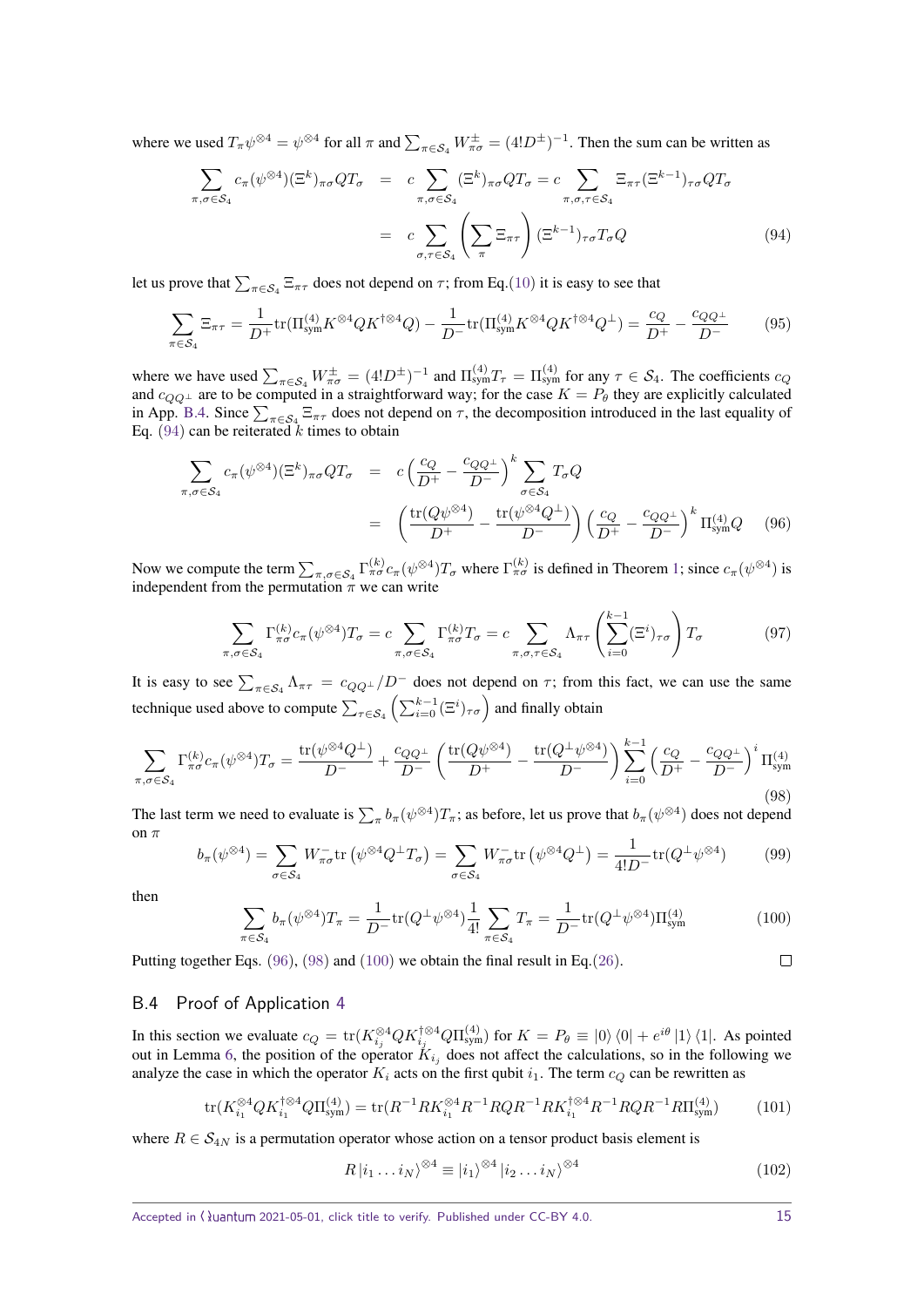The adjoint action of the permutation *R* allows us to rewrite the operator *Q* as

$$
RQR^{-1} = \frac{1}{4}(Q_I + Q_X + Q_Y + Q_Z)
$$
\n(103)

where  $X, Y, Z, I$  are single qubit Pauli matrices and for example  $Q_X$  reads

$$
Q_X = \frac{1}{(d/2)^2} \sum_{P \in \mathcal{P}(d/2)} X^{\otimes 4} \otimes P^{\otimes 4} = X^{\otimes 4} \otimes Q_{d/2}
$$
 (104)

and  $Q_{d/2} = (d/2)^{-2} \sum_{P \in \mathcal{P}(d/2)} P^{\otimes 4}$ . Similarly the adjoint action of *R* on  $K^{\otimes 4}$ 

$$
RK_{i_1}^{\otimes 4}R^{-1} = K^{\otimes 4} \otimes (\mathbb{1}_2 \otimes \cdots \otimes \mathbb{1}_N)^{\otimes 4}
$$
 (105)

acting on the first qubit element of each copy of H it acts on the first four elements of *RQR*−<sup>1</sup> . It is simple to see that the adjoint action of *R* on the symmetric projector  $\Pi_{sym}^{(4)}$  give us again the symmetric projector on the new permuted space and we denote it with  $\tilde{\Pi}_{sym}^{(4)}$ . The term  $c_Q$  can be rewritten as

<span id="page-15-0"></span>
$$
\text{tr}(K_{i_1}^{\otimes 4} Q K_{i_1}^{\dagger \otimes 4} Q \tilde{\Pi}_{\text{sym}}^{(4)}) = \frac{1}{16} \text{tr}(RK_{i_1}^{\otimes 4} R^{-1} (Q_I + Q_X + Q_Y + Q_Z) RK_{i_1}^{\dagger \otimes 4} R^{-1} (Q_I + Q_X + Q_Y + Q_Z) \tilde{\Pi}_{\text{sym}}^{(4)})
$$
  
\n
$$
= \frac{1}{16} \text{tr}[(Q_I + Q_Z)(Q_I + Q_X + Q_Y + Q_Z) \tilde{\Pi}_{\text{sym}}^{(4)}]
$$
  
\n
$$
+ \text{tr}[K_{i_1}^{\otimes 4} (Q_X + Q_Y) K_{i_1}^{\dagger \otimes 4} (Q_I + Q_X + Q_Y + Q_Z) \tilde{\Pi}_{\text{sym}}^{(4)}]
$$
(106)

where we used the fact that  $[K, I] = [K, Z] = 0$ ; then the first term of Eq.[\(106\)](#page-15-0) reads

$$
\text{tr}[(Q_I + Q_Z)(Q_I + Q_X + Q_Y + Q_Z)\tilde{\Pi}_{\text{sym}}^{(4)}] = 8\text{tr}(Q\tilde{\Pi}_{\text{sym}}^{(4)}) = 8D^+.
$$
\n(107)

We focus now on the second term of Eq. [\(106\)](#page-15-0)

$$
\text{tr}[K_{i_1}^{\otimes 4}(Q_X + Q_Y)K_{i_1}^{\dagger\otimes 4}(Q_I + Q_X + Q_Y + Q_Z)\tilde{\Pi}_{\text{sym}}^{(4)}] = \text{tr}[(Q_{KXK^{\dagger}} + Q_{KYK^{\dagger}})(Q_I + Q_X + Q_Y + Q_Z)\tilde{\Pi}_{\text{sym}}^{(4)}]
$$
\n
$$
= 2\text{tr}[Q_{KXK^{\dagger}} + Q_{KXK^{\dagger}X} + Q_{KXK^{\dagger}Y} + Q_{KYK^{\dagger}})\tilde{\Pi}_{\text{sym}}^{(4)}]
$$
\n
$$
= 2\text{tr}(\tilde{Q}\tilde{\Pi}_{\text{sym}}^{(4)}) = \frac{1}{12} \sum_{\sigma \in S_4} \text{tr}(\tilde{Q}\tilde{T}_{\sigma}) \tag{108}
$$

where denoted  $\tilde{T}_{\sigma} = RT_{\sigma}R^{-1}$  and defined

$$
\tilde{Q} \equiv (Q_{KXK^{\dagger}} + Q_{KXK^{\dagger}X} + Q_{KXK^{\dagger}Y} + Q_{KYK^{\dagger}})
$$
\n(109)

and

$$
Q_{KXK^{\dagger}X} = (KXK^{\dagger}X)^{\otimes 4} \otimes Q_{d/2},
$$
  
\n
$$
Q_{KXK^{\dagger}Y} = (KXK^{\dagger}Y)^{\otimes 4} \otimes Q_{d/2},
$$
  
\n
$$
Q_{KXK^{\dagger}} = (KXK^{\dagger})^{\otimes 4} \otimes Q_{d/2}
$$
  
\n
$$
Q_{KYK^{\dagger}} = (KYK^{\dagger})^{\otimes 4} \otimes Q_{d/2}
$$
\n(110)

Therefore

12

 $\sigma \in \mathcal{S}_4$ 

$$
c_Q = \text{tr}(K^{\otimes 4} Q K^{\dagger \otimes 4} Q \Pi_{\text{sym}}^{(4)}) = \frac{D^+}{2} + \frac{\sum_{\sigma \in \mathcal{S}_4} \text{tr}(\tilde{Q} \tilde{T}_{\sigma})}{192} \tag{111}
$$

In a similar fashion to what we have done in Sec. [C.2](#page-18-0) it is possible to see that  $\tilde{T}_{\sigma} = T_{\sigma}^{(2)} \otimes T_{\sigma}^{(d/2)}$  where  $T_{\sigma}^{(2)} \in \mathcal{B}((\mathbb{C}^2)^{\otimes 4})$  and  $T_{\sigma}^{(d/2)} \in \mathcal{B}((\mathbb{C}^{2\otimes (N-1)})^{\otimes 4})$ ; thus, the following equality holds

$$
\text{tr}[(Q_{K X K^{\dagger}} + Q_{K X K^{\dagger} X} + Q_{K X K^{\dagger} Y} + Q_{K Y K^{\dagger}})\tilde{\Pi}_{\text{sym}}^{(4)}] =
$$
\n
$$
\frac{1}{12} \sum_{\mathbf{t}} \text{tr}[T_{\sigma}^{(2)}((K X K^{\dagger})^{\otimes 4} + (K Y K^{\dagger})^{\otimes 4} - (K X K^{\dagger} X)^{\otimes 4} - (K X Y K^{\dagger} Y)^{\otimes 4})] \text{tr}(Q_{d/2} T_{\sigma}^{(d/2)})
$$
\n(112)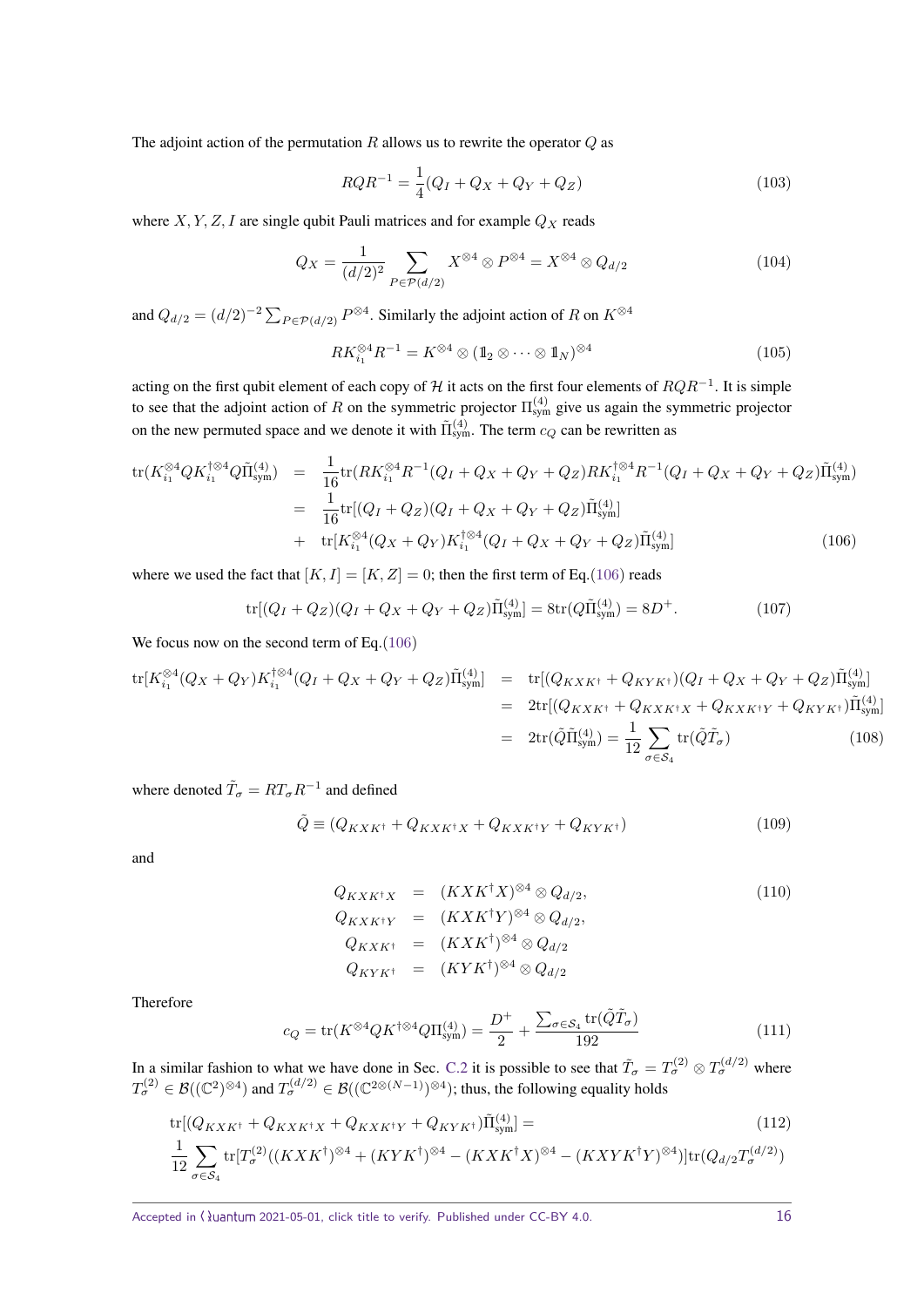It is easy to see that

$$
(K X K^{\dagger})^{\otimes 4} = \begin{pmatrix} 0 & e^{-i\theta} \\ e^{i\theta} & 0 \end{pmatrix}^{\otimes 4}, \qquad (K Y K^{\dagger})^{\otimes 4} = \begin{pmatrix} 0 & -i e^{-i\theta} \\ i e^{i\theta} & 0 \end{pmatrix}^{\otimes 4}, \qquad (113)
$$

$$
(K X K^{\dagger} X)^{\otimes 4} = \begin{pmatrix} e^{-i\theta} & 0 \\ 0 & e^{i\theta} \end{pmatrix}^{\otimes 4}, \qquad (K X K^{\dagger} Y)^{\otimes 4} = \begin{pmatrix} i e^{-i\theta} & 0 \\ 0 & -i e^{i\theta} \end{pmatrix}^{\otimes 4},
$$

With all the previous consideration we are now ready to compute the coefficients

48

$$
1 \times \text{tr}(\tilde{Q}) = 16(\cos^4 \theta + \sin^4 \theta) \text{tr}(Q_{d/2}) = 4(\cos^4 \theta + \sin^4 \theta)d^2
$$
  
\n
$$
6 \times \text{tr}(T_{(ij)}\tilde{Q}) = 8 \cos^2(2\theta)\text{tr}(T_{(ij)}Q_{d/2}) = 4d \cos^2(2\theta)
$$
  
\n
$$
8 \times \text{tr}(T_{(ijk)}\tilde{Q}) = 4 \cos(4\theta)
$$
  
\n
$$
6 \times \text{tr}(T_{ijkl}\tilde{Q}) = 8 \cos^2(2\theta)\text{tr}(T_{(ijkl)}Q_{d/2}) = 4d \cos^2(2\theta)
$$
  
\n
$$
3 \times \text{tr}(T_{(ij)(kl)}\tilde{Q}) = 4(3 + \cos(4\theta))\text{tr}(T_{(ij)(kl)}Q_{d/2}) = d^2(3 + \cos(4\theta))
$$
  
\n(114)

Thus  $\frac{1}{12} \sum_{\sigma \in S_4} tr(\tilde{Q}\tilde{T}_{\sigma}) = \frac{4(d+2)(3d + (d+4)\cos(4\theta))}{12}$  and

$$
c_Q = \text{tr}(K_{i_1}^{\otimes 4} Q K_{i_1}^{\dagger \otimes 4} Q \Pi_{\text{sym}}^{(4)}) = \frac{d^2 + 3d + 2}{12} + \frac{(d+2)(3d + (d+4)\cos(4\theta))}{48}
$$
(115)  
= 
$$
\frac{(d+2)((d+4)\cos(4\theta) + 7d + 4)}{48}
$$

$$
c_{QQ^{\perp}} = \text{tr}(K_{i_1}^{\otimes 4} Q K_{i_1}^{\dagger \otimes 4} Q^{\perp} \Pi_{sym}^{(4)}) = \text{tr}(Q \tilde{\Pi}_{sym}^{(4)}) - c_Q = \frac{(d+4)(d+2)}{24} \sin^2(2\theta) \tag{116}
$$

Therefore

$$
a_k = \frac{24(f_\theta^-)^k}{(d^2 - 1)(d + 2)(d + 4)} \left( \frac{d(d + 3)}{4} \text{tr}(\psi^{\otimes 4} Q) - 1 \right)
$$
(117)

$$
b_k = \frac{1}{D_{sym}} + \frac{24}{(d^2 - 1)(d + 2)(d + 4)} (f_{\theta}^{-})^k \left( \frac{4}{d(d + 3)} - tr(\psi^{\otimes 4} Q) \right)
$$
(118)

where  $f_{\theta}^-$  is, cfr. [\(84\)](#page-12-1)

$$
f_{\theta}^- = \frac{7d^2 - 3d + d(d+3)\cos(4\theta) - 8}{8(d^2 - 1)} = \frac{7 + \cos(4\theta)}{8} + \Theta(d^{-1})
$$
(119)

It is possible to calculate the extreme points of  $f_\theta$ . the maximum is  $f_\theta = 1$  for  $\theta = \pi/2$ , while the minimum is  $f_{\theta} \approx \frac{3}{4}$  for  $\theta = \pi/4$ .

### <span id="page-16-0"></span>B.5 Proof of Lemma [1](#page-6-1)

The average square purity for the *k*-doped Clifford circuit can be written as[\[20\]](#page-8-19)

<span id="page-16-1"></span>
$$
\left\langle \mathrm{Pur}^2(\psi_U)_A \right\rangle_{U \in \mathcal{C}_k} = \mathrm{tr} \left( T^{(A)}_{(12)(34)} \left\langle \psi_U^{\otimes 4} \right\rangle_{U \in \mathcal{C}_k} \right) \tag{120}
$$

Then, substituting Eq.[\(26\)](#page-5-0)

$$
\left\langle \mathrm{Pur}^2(\psi_U)_A \right\rangle_{U \in \mathcal{C}_k} = a_k \mathrm{tr}(Q \Pi_{\mathrm{sym}}^{(4)} T_{(12)(34)}^{(A)}) + b_k \mathrm{tr}(\Pi_{\mathrm{sym}}^{(4)} T_{(12)(34)}^{(A)}) \tag{121}
$$

where  $a_k$  and  $b_k$  are defined in Eq.[\(27\)](#page-5-4). Recalling that  $Q = Q_A \otimes Q_B$  up to a rearrangement of the tensor product (cfr. App. [C.2\)](#page-18-0), then  $T_{\sigma} = T_{\sigma}^{(A)} \otimes T_{\sigma}^{(B)}$  and  $\Pi_{sym}^{(4)} = 1/24 \sum_{\sigma \in S_4} T_{\sigma}$ , we write

$$
\text{tr}(Q\Pi_{\text{sym}}^{(4)}T_{(12)(34)}^{(A)}) = \frac{1}{24} \sum_{\sigma \in \mathcal{S}_4} \text{tr}(Q_A T_{\sigma}^{(A)} T_{(12)(34)}^{(A)}) \text{tr}(Q_B T_{\sigma}^{(B)}) \tag{122}
$$

$$
\text{tr}(\Pi_{\text{sym}}^{(4)} T_{(12)(34)}^{(A)}) = \frac{1}{24} \sum_{\sigma \in \mathcal{S}_4} \text{tr}(T_{\sigma}^{(A)} T_{(12)(34)}^{(A)}) \text{tr}(T_{\sigma}^{(B)}) \tag{123}
$$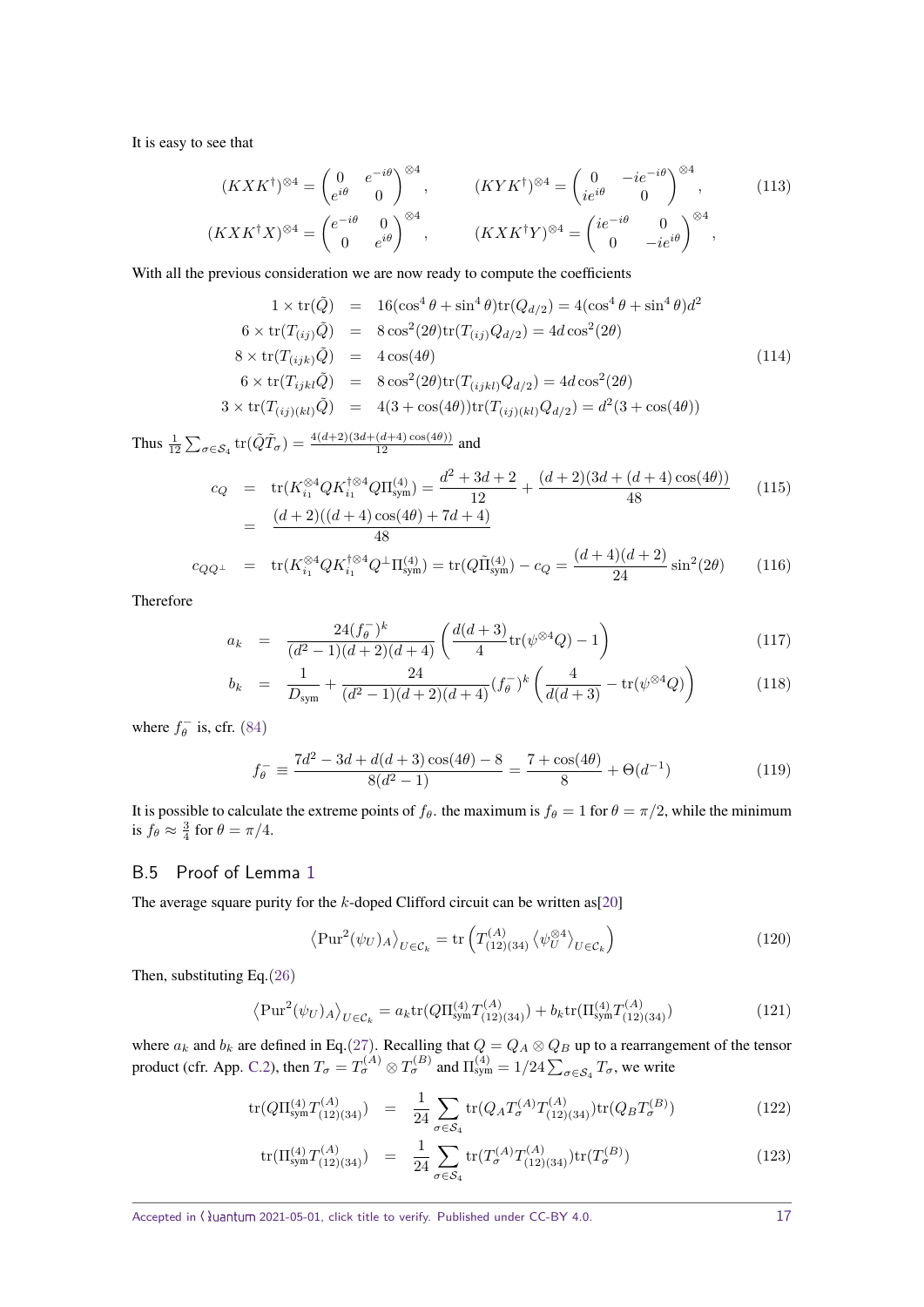after some long but trivial algebra one gets, for the case  $d_A = d_B =$ √  $\overline{d}$  and  $\psi = \ket{0}\bra{0}^{\otimes N}$ 

$$
\left\langle \mathrm{Pur}^2(\psi_U)_A \right\rangle_{U \in \mathcal{C}_k} = \frac{2(2d^2 + 9d + 1) + (d^2 - 2d + 1)(f_\theta^-)^k}{(d+1)(d+2)(d+3)} \tag{124}
$$

$$
\left\langle \text{Pur}^2(\psi_U)_A \right\rangle_{U \in \mathcal{U}(d)} = \frac{4d^2 + 18d + 2}{(d+1)(d+2)(d+3)}
$$
(125)

and thus, by computing  $\langle \text{Pur}^2(\psi_U)_A \rangle_{U \in C_k} - \langle \text{Pur}(\psi_U)_A \rangle_{U \in \mathcal{U}(d)}^2$  one finds Eq.[\(41\)](#page-6-2).

# C Other Proofs

### C.1 Notes on Pauli operators

The Pauli operators on C <sup>2</sup>⊗*<sup>N</sup>* are formed by all Pauli strings

$$
P = p_1 \otimes p_2 \otimes \cdots \otimes p_N \tag{126}
$$

where  $p_i \in \{I, X, Y, Z\}$  are usual Pauli matrices on  $\mathbb{C}^2$ . They are unitary and hermitian operators. Moreover, the Pauli group forms a 1-design, i.e the  $(\mathcal{P}(d), 1)$ -fold channel of the Pauli group equals the  $(\mathcal{U}(d), 1)$ fold channel

$$
\Phi_{\mathcal{P}(d)}^{(1)}(\mathcal{O}) \equiv \frac{1}{d^2} \sum_{P \in \mathcal{P}(d)} P \mathcal{O} P = \frac{\text{tr}(\mathcal{O})}{d} \tag{127}
$$

Since Pauli operators commute or anticommute, we define for  $P_1, P_2 \in \mathcal{P}(2^N)$ 

$$
P_2 P_1 P_2 = K(P_1, P_2) P_1 \quad K(P_1, P_2) := \frac{1}{d} \text{tr}(P_2^{\dagger} P_1 P_2 P_1) \tag{128}
$$

where  $K(P_1, P_2)$  is either 1 or  $-1$ ; a useful rule for combining them

$$
K(P_1, P_2)K(P_1, P_3) = \frac{1}{d}K(P_1, P_2P_3) = \frac{1}{d^2}\text{tr}((P_2P_3)^{\dagger}P_1P_2P_3P_1)
$$
\n(129)

where  $P_1, P_2, P_3 \in \mathcal{P}(2^N)$ . The above facts are sufficient to prove the following lemma

<span id="page-17-0"></span>**Lemma 5.** Let  $\mathcal{O} \in \mathcal{B}(\mathcal{H}^{\otimes 4})$  and let  $Q = d^{-2} \sum_{P \in \mathcal{P}(2^N)} P^{\otimes 4}$ , then the following relations hold

<span id="page-17-1"></span>
$$
tr(\mathcal{O}Q) = tr(\mathcal{O}QT_{(12)(34)}) = tr(\mathcal{O}QT_{(13)(24)}) = tr(\mathcal{O}QT_{(14)(23)})
$$
(130)

$$
tr(\mathcal{O}QT_{(24)}) = tr(\mathcal{O}QT_{(1432)}) = tr(\mathcal{O}QT_{(13)}) = tr(\mathcal{O}QT_{(1234)})
$$
\n(131)

$$
tr(\mathcal{O}QT_{14}) = tr(\mathcal{O}QT_{(23)}) = tr(\mathcal{O}QT_{(1342)}) = tr(\mathcal{O}QT_{(1243)})
$$
\n(132)

$$
tr(\mathcal{O}QT_{(12)}) = tr(\mathcal{O}QT_{(34)}) = tr(\mathcal{O}QT_{(1324)}) = tr(QT_{(1423)})
$$
\n(133)

$$
tr(\mathcal{O}QT_{(132)}) = tr(\mathcal{O}QT_{(234)}) = tr(\mathcal{O}QT_{(124)}) = tr(\mathcal{O}QT_{(143)})
$$
\n(134)

$$
tr(\mathcal{O}QT_{(123)}) = tr(\mathcal{O}QT_{(142)}) = tr(\mathcal{O}QT_{(243)}) = tr(\mathcal{O}QT_{(134)})
$$
\n(135)

*Proof.* In order to prove the above relationship we need the expansion of  $O$  in Pauli operators

$$
\mathcal{O} = \sum_{\substack{P_1, P_2 \in \mathcal{P}(2^N) \\ P_3, P_4 \in \mathcal{P}(2^N)}} = \text{tr}(\mathcal{O}P_1 \otimes P_2 \otimes P_3 \otimes P_4) P_1 \otimes P_2 \otimes P_3 \otimes P_4 \tag{136}
$$

At this point we can prove the above relations for  $\mathcal{O} \equiv P_1 \otimes P_2 \otimes P_3 \otimes P_4$  without loss of generality. We won't perform all the calculations, rather just some instructive examples. Let us prove Eq.[\(130\)](#page-17-1)

$$
\text{tr}[(P_1 \otimes P_2 \otimes P_3 \otimes P_4)Q] = \frac{1}{d^2} \sum_{P \in \mathcal{P}(2^N)} \text{tr}(P_1 P) \text{tr}(P_2 P) \text{tr}(P_3 P) \text{tr}(P_4 P) = d^2 \sum_{P \in \mathcal{P}(2^N)} \delta_{PP_1} \delta_{PP_2} \delta_{PP_3} \delta_{PP_4} = d^2 \delta_{P_1 P_2 P_3 P_4}
$$
\n(137)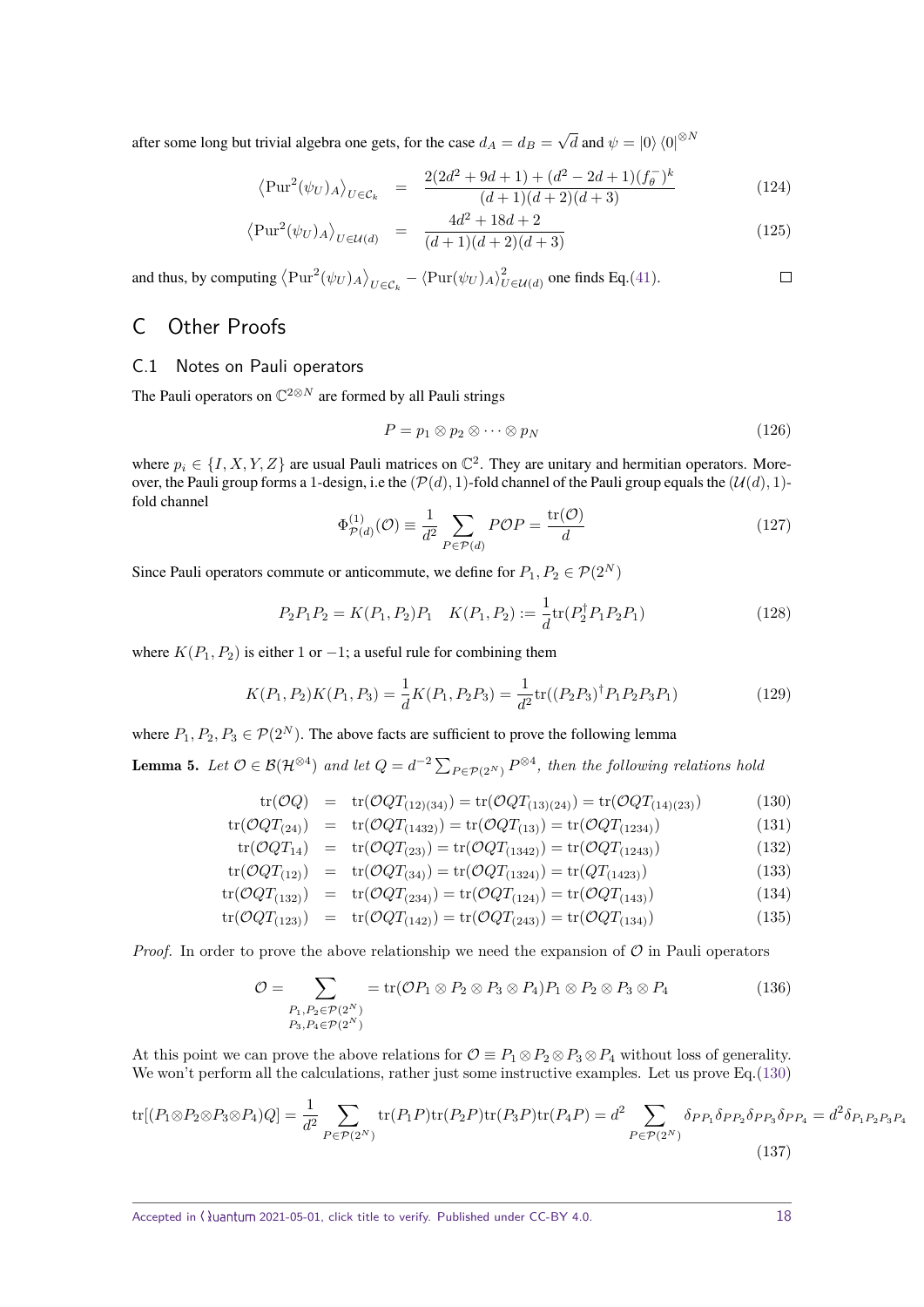the second one

$$
\text{tr}[(P_1 \otimes P_2 \otimes P_3 \otimes P_4)QT_{(12)(34)}] = d^{-2} \sum_{P \in \mathcal{P}(2^N)} \text{tr}(P_1 P P_2 P) \text{tr}(P_3 P P_4 P) \tag{138}
$$
\n
$$
= \frac{1}{d^2} \sum_{P \in \mathcal{P}(2^N)} d^2 \delta_{P_1 P_2} \delta_{P_3 P_4} K(P, P_4) K(P, P_2)
$$
\n
$$
= \delta_{P_1 P_2} \delta_{P_3 P_4} \sum_{P \in \mathcal{P}(2^N)} \frac{1}{d} \text{tr}((P_2 P_4)^{\dagger} P(P_3 P_4) P) = \delta_{P_1 P_2} \delta_{P_2 P_4} \text{tr}(P_2 P_4)^2
$$
\n
$$
= d^2 \delta_{P_1 P_2 P_3 P_4} \tag{138}
$$

the same procedure follows for  $T_{(13)(24)}$  and  $T_{(14)(23)}$ . Let us prove Eq.[\(133\)](#page-17-1)

$$
tr[(P_1 \otimes P_2 \otimes P_3 \otimes P_4)QT_{(12)}] = \frac{1}{d^2} \sum_{P \in \mathcal{P}(2^N)} tr(P_1 P P_2 P) tr(P_3 P) tr(P_4 P) = \delta_{P_3 P_4} tr(P_1 P_3 P_2 P_3)
$$
  
=  $dK(P_2, P_3) \delta_{P_3 P_4} \delta_{P_1 P_2}$  (139)

the 4-cycle

$$
\text{tr}[(P_1 \otimes P_2 \otimes P_3 \otimes P_4)QT_{(1423)}] = \frac{1}{d^2} \sum_{P \in \mathcal{P}(2^N)} \text{tr}(P_1 P P_3 P P_2 P P_4 P) = \frac{1}{d^2} \sum_{P \in \mathcal{P}(2^N)} K(P, P_4)K(P, P_3) \text{tr}(P_1 P_3 P_2 P_4)
$$

$$
= \frac{1}{d^3} \sum_{P \in \mathcal{P}(2^N)} K(P, P_4 P_3) \text{tr}(P_1 P_3 P_2 P_4) = d\delta_{P_3 P_4} \delta_{P_1 P_2} \text{tr}(P_1 P_3 P_2 P_4)
$$

$$
= dK(P_2, P_3) \delta_{P_1 P_2} \delta_{P_3 P_4}
$$
(140)

the same calculations follow for  $T_{(34)}$  and  $T_{(1324)}$ .

### <span id="page-18-0"></span>C.2 *Q* decomposition and traces

It is interesting to prove a useful property of the operator *Q*, that we recall is defined as

$$
Q = \frac{1}{d^2} \sum_{P \in \mathcal{P}(2^N)} P^{\otimes 4} = \frac{1}{d^2} \sum_{\sigma_{i_1}, \dots, \sigma_{i_N}} (\sigma_{i_1} \otimes \dots \otimes \sigma_{i_N})^{\otimes 4}
$$
(141)

where  $\sigma_{i_j} \in \mathcal{P}(2)$ . It is possible to introduce a permutation  $S \in \mathcal{S}_{4N}$ , whose action on a tensor product state is defined as

<span id="page-18-1"></span>
$$
S(|i_1 \dots i_N|^{\otimes 4}) = |i_1\rangle^{\otimes 4} \cdots |i_N\rangle^{\otimes 4} \tag{142}
$$

The adjoint action of a permutation *S* on *Q* reads

<span id="page-18-2"></span>
$$
SQS^{-1} = \frac{1}{d^2} \sum_{\sigma_{i_1}, \dots, \sigma_{i_N}} S(\sigma_{i_1} \otimes \dots \otimes \sigma_{i_N})^{\otimes 4} S^{-1}
$$
 (143)

$$
= \left(\frac{1}{4}\right)^N \sum_{\sigma_{i_1}, \dots, \sigma_{i_N}} \sigma_{i_1}^{\otimes 4} \otimes \dots \otimes \sigma_{i_N}^{\otimes 4} = Q_2^{\otimes N} \tag{144}
$$

where  $Q_2 = \sum_{\sigma \in \mathcal{P}(2)} \sigma^{\otimes 4}$ . Then, let us show the adjoint action of *S* on a permutation operator between the 4-copies of H. Let  $T_{\sigma} \in \mathcal{B}(\mathcal{H}^{\otimes 4})$  a permutation operator between 4 copies of  $\mathcal{H} \equiv \mathbb{C}^{2 \otimes N}$  corresponding to  $\sigma \in S_4$ ; written in terms of bras and kets it reads

$$
T_{\sigma} = \sum_{\substack{i_1 \dots i_N \\ j_1 \dots j_N \ i_1 \dots l_N}} \sum_{k_1 \dots k_N} |\sigma(i_1) \dots \sigma(i_N) \sigma(j_1) \dots \sigma(j_N) \sigma(k_1) \dots \sigma(k_N) \sigma(l_1) \dots \sigma(l_N) \rangle \langle i_1 \dots i_N j_1 \dots j_N k_1 \dots k_N l_1 \dots l_N |\sigma(j_1) \dots \sigma(j_N) \sigma(k_1) \dots \sigma(k_N) \sigma(l_1) \dots \sigma(l_N) \rangle \langle i_1 \dots i_N j_1 \dots j_N k_1 \dots k_N l_1 \dots l_N |\sigma(j_1) \dots \sigma(j_N) \sigma(k_1) \dots \sigma(k_N) \sigma(l_1) \dots \sigma(l_N) \rangle \langle i_1 \dots i_N j_1 \dots j_N k_1 \dots k_N l_1 \dots l_N |\sigma(j_1) \dots \sigma(j_N) \sigma(k_1) \dots \sigma(k_N) \sigma(l_1) \dots \sigma(l_N) \rangle \langle i_1 \dots i_N j_1 \dots j_N k_1 \dots k_N l_1 \dots l_N |\sigma(j_1) \dots \sigma(j_N) \sigma(k_1) \dots \sigma(k_N) \sigma(l_N) \rangle \langle i_1 \dots i_N j_1 \dots j_N k_1 \dots k_N l_1 \dots l_N |\sigma(j_1) \dots \sigma(j_N) \sigma(k_1) \dots \sigma(k_N) \rangle \langle i_1 \dots i_N j_1 \dots j_N k_1 \dots k_N l_1 \dots l_N \rangle \langle i_1 \dots i_N j_1 \dots j_N k_1 \dots k_N l_N \dots k_N l_N \dots k_N l_N \dots k_N l_N \dots k_N l_N \dots k_N l_N \dots k_N l_N \dots k_N l_N \dots k_N l_N \dots k_N l_N \dots k_N l_N \dots k_N l_N \dots k_N l_N \dots k_N l_N \dots k_N l_N \dots k_N l_N \dots k_N l_N \dots k_N l_N \dots k_N l_N \dots k_N l_N \dots k_N l_N \dots k_N l_N \dots k_N l_N \dots k_N l_N \dots k_N l_N \dots k_N l_N \dots k_N l_N \dots k_N l_N \dots k_N l_N \dots k_N l_N \dots k_N l_N \dots k_N l_N \dots k_N l_N \dots k_N l_N \dots k_N l_N \dots k_N l_N \dots k_N l_N \dots k_N l_N \dots k_N l_N \dots k_N l_N \dots k_N l_N \dots k_N l_N \dots k_N l_N \dots k_N l_N \dots k_N l_N \dots k
$$